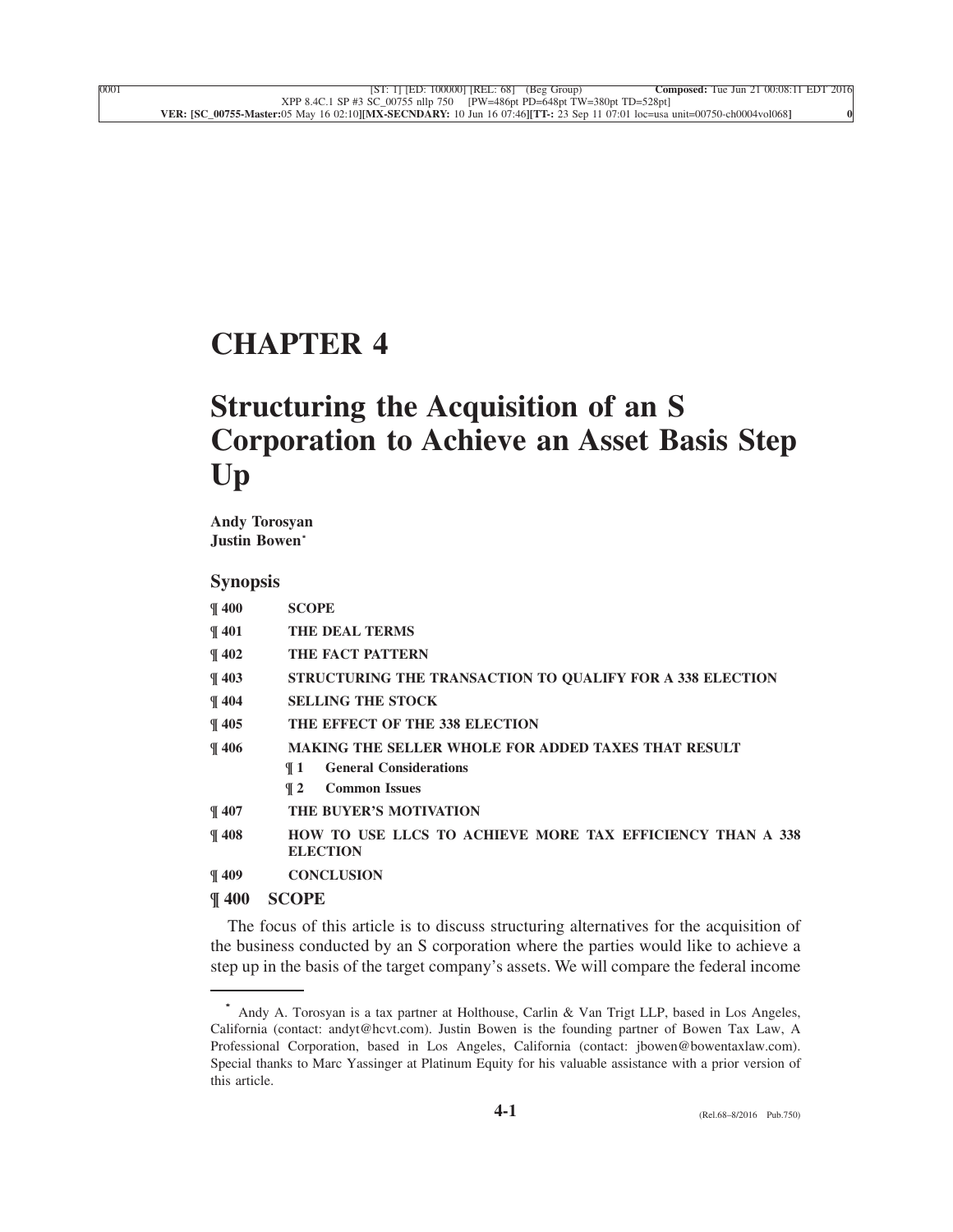# **¶ 401** U.S.C. TAX INSTITUTE **4-2**

tax results under two alternatives. The first alternative is selling the stock of an S corporation and making an election under IRC Section 338(h)(10)**<sup>1</sup>** ("338 Election"). Under a 338 Election, the stock sale is treated as an asset sale for federal income tax purposes.**<sup>2</sup>** The second alternative is selling the units of a limited liability company ("LLC") (the "LLC Transaction").**<sup>3</sup>** As discussed in this article, the use of an LLC Transaction can provide significant advantages over a stock acquisition that is treated as an asset sale. We will also discuss several key tax issues faced by the parties to these [transactions.](xpath-> core:para,  Default,  para-list,  style_01)

### **[¶ 401](xpath-> core:desig,  tr:secmain/core:desig,  desig_title,  style_02) [THE DEAL TERMS](xpath-> core:title,  tr:secmain/core:title,  desig_title,  style_02)**

[As with most deals, the buyer would prefer to buy assets while the seller would](xpath-> core:para,  Default,  para-list,  style_01) [prefer to sell stock. An asset purchase provides the buyer with several advantages](xpath-> core:para,  Default,  para-list,  style_01) [while the stock purchase provides the seller with several advantages. Some significant](xpath-> core:para,  Default,  para-list,  style_01) [advantages the buyer achieves by buying assets include getting a cost basis in tangible](xpath-> core:para,  Default,  para-list,  style_01) and intangible assets for tax purposes,**<sup>4</sup>** [and leaving behind unwanted corporate](xpath-> core:para,  Default,  para-list,  style_01) liabilities.**<sup>5</sup>** [Some significant advantages the seller achieves by selling stock include](xpath-> core:para,  Default,  para-list,  style_01)

<sup>3</sup> [For purposes of this document, we will assume the LLC has not elected to be taxed as a corporation](xpath-> fn:para,  fn:footnote/fn:para,  footnote,  style_01) [and therefore Treas Reg § 301.7701-3\(b\)\(1\) would cause the LLC to be a disregarded entity \(if it has a](xpath-> fn:para,  fn:footnote/fn:para,  footnote,  style_01) [single owner\), or a partnership \(if it has more than one owner that is regarded\) for federal income tax](xpath-> fn:para,  fn:footnote/fn:para,  footnote,  style_01) [purposes.](xpath-> fn:para,  fn:footnote/fn:para,  footnote,  style_01)

<sup>4</sup> [For income tax purposes, the buyer maintains a carryover basis when the transaction is simply a](xpath-> fn:para,  fn:footnote/fn:para,  footnote,  style_01) [stock purchase. That is, a stock purchase without a 338 Election \("straight stock purchase" or "straight](xpath-> fn:para,  fn:footnote/fn:para,  footnote,  style_01) [stock sale"\). Note that Generally Accepted Accounting Principles \("GAAP"\) provide the buyer with a](xpath-> fn:para,  fn:footnote/fn:para,  footnote,  style_01) [cost basis in assets whether the acquisition is a stock or asset purchase. This causes significant differences](xpath-> fn:para,  fn:footnote/fn:para,  footnote,  style_01) [between GAAP and tax reporting for the buyer in a straight stock purchase.](xpath-> fn:para,  fn:footnote/fn:para,  footnote,  style_01)

**<sup>5</sup>** [Certain liabilities may carry over in a bulk sale. A buyer should consult an attorney. Also, be mindful](xpath-> fn:para,  fn:footnote/fn:para,  footnote,  style_01) [that members of a consolidated group have joint and several liability under Treas Reg § 1.1502-6 for](xpath-> fn:para,  fn:footnote/fn:para,  footnote,  style_01) [income taxes owed by the group for any year during which they were a member. Buyers can avoid this](xpath-> fn:para,  fn:footnote/fn:para,  footnote,  style_01) [liability only by buying the assets in an arm's length transaction. That is, a 338 Election or buying a single](xpath-> fn:para,  fn:footnote/fn:para,  footnote,  style_01) [member LLC will not protect the buyer from exposure under Treas Reg § 1.1502-6. Treas Reg](xpath-> fn:para,  fn:footnote/fn:para,  footnote,  style_01) [§ 1.338-1\(b\)\(3\); FSA 200052003. Even if the buyer has contractual protections from the seller, the IRS](xpath-> fn:para,  fn:footnote/fn:para,  footnote,  style_01) [can assess the target, in which case the buyer would have to pursue the seller for an indemnity claim.](xpath-> fn:para,  fn:footnote/fn:para,  footnote,  style_01)

**<sup>1</sup>** [All "IRC § " references herein are to the Internal Revenue Code of 1986, as amended, \("IRC"\) and](xpath-> fn:para,  fn:footnote/fn:para,  footnote,  style_01) [all "Treas Reg § " references are to the regulations thereunder. All "IRS" references are to the Internal](xpath-> fn:para,  fn:footnote/fn:para,  footnote,  style_01) [Revenue Service.](xpath-> fn:para,  fn:footnote/fn:para,  footnote,  style_01)

<sup>&</sup>lt;sup>2</sup> [The focus of this article is a target S corporation. An election under IRC § 338\(h\)\(10\) is also](xpath-> fn:para,  fn:footnote/fn:para,  footnote,  style_01) [available to subsidiary members of a consolidated group or subsidiary members of a domestic affiliated](xpath-> fn:para,  fn:footnote/fn:para,  footnote,  style_01) [group. Treas Reg § 1.338\(h\)\(10\)-1\(c\). An election under IRC § 338\(g\) is available for stand-alone C](xpath-> fn:para,  fn:footnote/fn:para,  footnote,  style_01) [corporations. The latter is most useful when the target C corporation is foreign or has significant net](xpath-> fn:para,  fn:footnote/fn:para,  footnote,  style_01) [operating losses. Also, note pursuant to IRC § 336\(e\) seller can elect to treat a stock sale as an asset sale](xpath-> fn:para,  fn:footnote/fn:para,  footnote,  style_01) [for qualifying stock dispositions of a domestic target.](xpath-> fn:para,  fn:footnote/fn:para,  footnote,  style_01)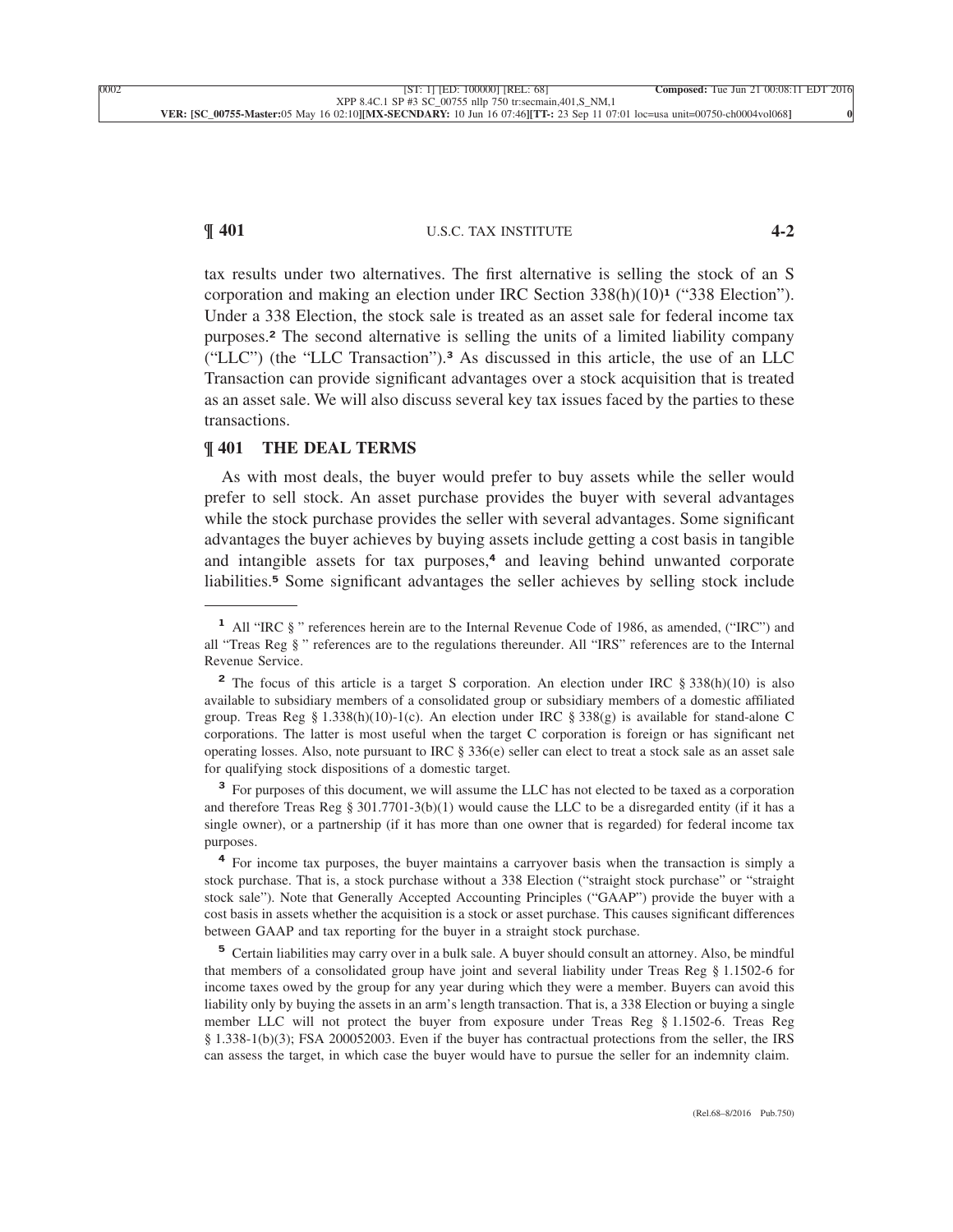### **4-3** ACQUISITION OF AN S CORPORATION **¶ 402**

treating the gain on the sale as capital gain,**<sup>6</sup>** not being primarily responsible for [historic liabilities, and not having to transfer and re-title each asset and license.](xpath-> core:para,  Default,  para-list,  style_01)<sup>7</sup>

[The buyer and seller have different goals when negotiating a transaction. Because](xpath-> core:para,  Default,  para-list,  style_01) [each transaction represents its own set of facts, it is important to have all members of](xpath-> core:para,  Default,  para-list,  style_01) [the advisory team involved in reviewing the terms of a memorandum of understanding,](xpath-> core:para,  Default,  para-list,  style_01) [letter of intent, and purchase agreement.](xpath-> core:para,  Default,  para-list,  style_01)

### **[¶ 402](xpath-> core:desig,  tr:secmain/core:desig,  desig_title,  style_02) [THE FACT PATTERN](xpath-> core:title,  tr:secmain/core:title,  desig_title,  style_02)**

[To help explain our analysis, we will work with the following fact pattern:](xpath-> core:para,  Default,  para-list,  style_01)



[Joe owns 100 percent of the stock of Dynamics, Inc. \("Dynamics"\), which has been](xpath-> core:para,  Default,  para-list,  style_01) [an S corporation since formation. Dynamics operates in California and provides](xpath-> core:para,  Default,  para-list,  style_01) [software solutions to its customers through the Internet. When necessary, employees](xpath-> core:para,  Default,  para-list,  style_01) [travel to customer locations to help train them on using the software, and travel to](xpath-> core:para,  Default,  para-list,  style_01) [other states to solicit sales.](xpath-> core:para,  Default,  para-list,  style_01)

[Joe is ready to monetize a portion of his investment. Global Fund I, LP \("Fund I"\)](xpath-> core:para,  Default,  para-list,  style_01) [is a private equity firm that invests in technology companies. Fund I wants to buy a](xpath-> core:para,  Default,  para-list,  style_01) [controlling interest in Dynamics.](xpath-> core:para,  Default,  para-list,  style_01)

**<sup>6</sup>** [If the sale was an asset sale, some portion of the gain may be characterized as ordinary income. For](xpath-> fn:para,  fn:footnote/fn:para,  footnote,  style_01) [example, recapture of depreciation and amortization, IRC § 1231 recapture, zero-basis assets \(e.g., cash](xpath-> fn:para,  fn:footnote/fn:para,  footnote,  style_01) [basis accounts receivable\), inventory, and copyrightable assets \(for example, see](xpath-> fn:para,  fn:footnote/fn:para,  footnote,  style_01) *David D. Levy v. Commissioner*[, TC Memo 1992-471, where the Tax Court held that gain on the sale of software was](xpath-> fn:para,  fn:footnote/fn:para,  footnote,  style_01) [ordinary income to the developer because software is a copyrightable asset.\).](xpath-> fn:para,  fn:footnote/fn:para,  footnote,  style_01)

**<sup>7</sup>** [In addition, transfer and sales taxes may result from an asset sale.](xpath-> fn:para,  fn:footnote/fn:para,  footnote,  style_01)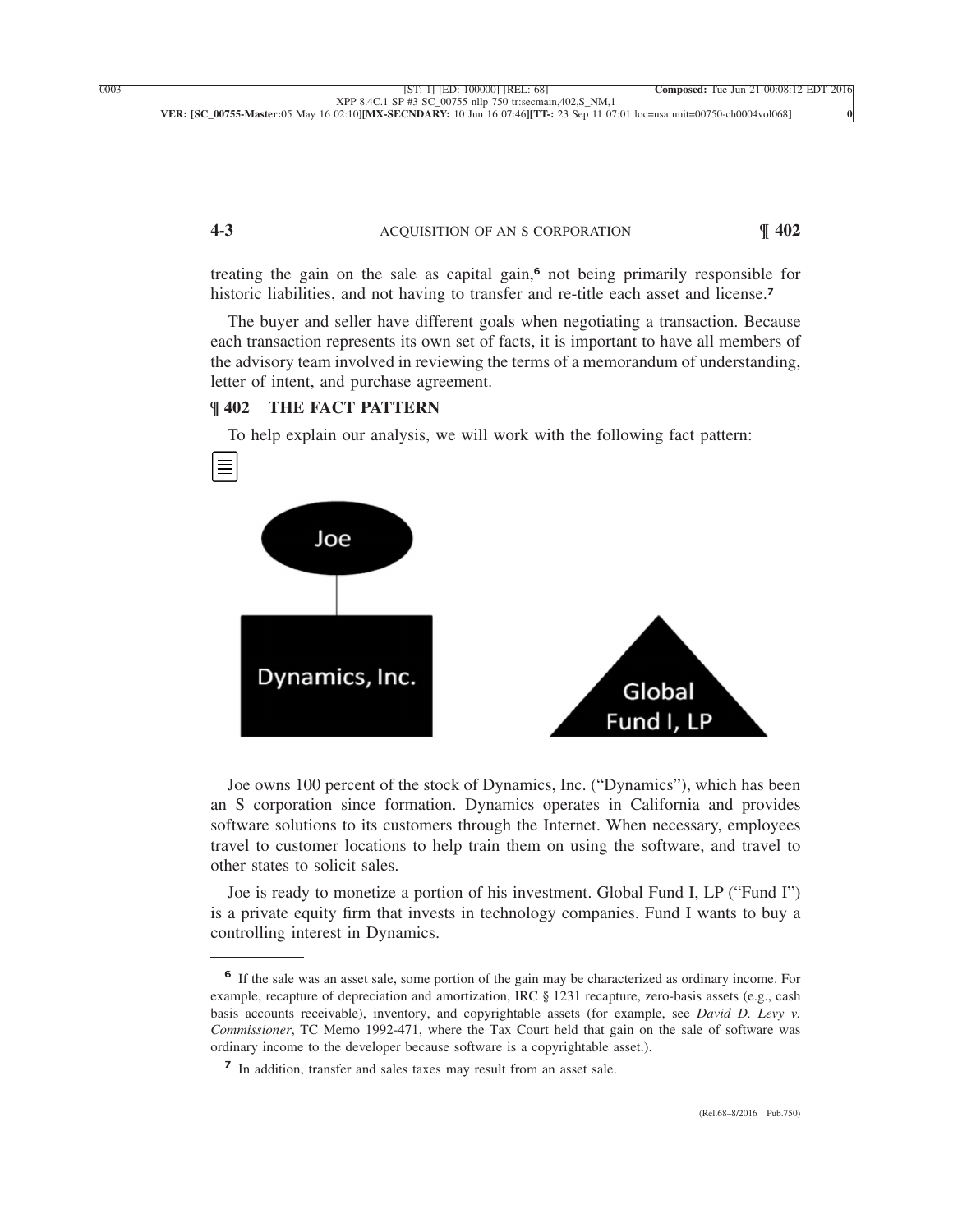# **¶ 403** U.S.C. TAX INSTITUTE **4-4**

[Joe and Fund I agree that Fund I will buy 80 percent of the stock and Joe will retain](xpath-> core:para,  Default,  para-list,  style_01) [20 percent. Joe will continue to manage the business. Joe is willing to treat the stock](xpath-> core:para,  Default,  para-list,  style_01) [sale as an asset sale for income tax purposes if he receives enough additional cash to](xpath-> core:para,  Default,  para-list,  style_01) [compensate him for any incremental taxes incurred as a result of the deemed asset sale](xpath-> core:para,  Default,  para-list,  style_01) [treatment. Fund I agrees to make both Joe and Dynamics whole for added taxes from](xpath-> core:para,  Default,  para-list,  style_01) [the deemed asset sale compared with a straight stock sale.](xpath-> core:para,  Default,  para-list,  style_01)

# **[¶ 403](xpath-> core:desig,  tr:secmain/core:desig,  desig_title,  style_02) [STRUCTURING THE TRANSACTION TO QUALIFY FOR A 338](xpath-> core:title,  tr:secmain/core:title,  desig_title,  style_02) [ELECTION](xpath-> core:title,  tr:secmain/core:title,  desig_title,  style_02)**

[The 338 Election treats the sale of stock as the sale of assets for federal income tax](xpath-> core:para,  Default,  para-list,  style_01) [purposes without triggering double tax provided the entity was always an S](xpath-> core:para,  Default,  para-list,  style_01) corporation.**<sup>8</sup>** [With the 338 Election, the legal transaction is the sale of stock, but the](xpath-> core:para,  Default,  para-list,  style_01) [income tax treatment is a sale of assets. This structure is important because it allows](xpath-> core:para,  Default,  para-list,  style_01) [licenses and intangibles to stay intact and avoids the need to legally assign each of the](xpath-> core:para,  Default,  para-list,  style_01) [target's assets.](xpath-> core:para,  Default,  para-list,  style_01)**<sup>9</sup>**

[To qualify for the 338 Election, the seller must be an S corporation shareholder and](xpath-> core:para,  Default,  para-list,  style_01) the target must be a valid S corporation.**<sup>10</sup>** [We meet these requirements in our facts;](xpath-> core:para,  Default,  para-list,  style_01) [however, the buyer and seller should not take this lightly. The buyer would be wise to](xpath-> core:para,  Default,  para-list,  style_01) [conduct diligence on the validity of the status of the S corporation because there are](xpath-> core:para,  Default,  para-list,  style_01) [many ways a corporation can lose its S corporation status and become a C](xpath-> core:para,  Default,  para-list,  style_01) corporation.**<sup>11</sup>** [If the company is not a qualified S corporation, the 338 Election is](xpath-> core:para,  Default,  para-list,  style_01) [void—causing the buyer to fail to obtain a step-up in the basis of the assets, and the](xpath-> core:para,  Default,  para-list,  style_01) [seller to breach its representations and warranties under the sale contract.](xpath-> core:para,  Default,  para-list,  style_01)**<sup>12</sup>** At a [minimum, the buyer should get a copy of the letter of acknowledgment from the IRS](xpath-> core:para,  Default,  para-list,  style_01) [\(and relevant state authorities\) and review the equity-related transactions of the](xpath-> core:para,  Default,  para-list,  style_01)

<sup>&</sup>lt;sup>8</sup> [Entities that convert from a C corporation to an S corporation, or acquire assets from a C corporation](xpath-> fn:para,  fn:footnote/fn:para,  footnote,  style_01) [in a tax-free transaction, are subject to the built-in gains tax of IRC § 1374. Note that the recently enacted](xpath-> fn:para,  fn:footnote/fn:para,  footnote,  style_01) [PATH Act reduced the length of time following such a conversion or transaction that a corporation will](xpath-> fn:para,  fn:footnote/fn:para,  footnote,  style_01) [be subject to the built-in gains tax to five years. Thus far, California has not conformed to this change and](xpath-> fn:para,  fn:footnote/fn:para,  footnote,  style_01) [the period remains ten years for California income tax purposes.](xpath-> fn:para,  fn:footnote/fn:para,  footnote,  style_01)

**<sup>9</sup>** [Also, the Federal ID number carries over and the payroll and benefit plans can remain unchanged.](xpath-> fn:para,  fn:footnote/fn:para,  footnote,  style_01)

**<sup>10</sup>** [Treas Reg §§ s 1.338\(h\)\(10\)-1\(c\)\(1\) and -1\(b\)\(4\).](xpath-> fn:para,  fn:footnote/fn:para,  footnote,  style_01)

**<sup>11</sup>** [Pitfalls include failure to get signature of spouses in community property states, issuing options or](xpath-> fn:para,  fn:footnote/fn:para,  footnote,  style_01) [stock to nonresident shareholders, failing to make separate state elections where applicable, issuing more](xpath-> fn:para,  fn:footnote/fn:para,  footnote,  style_01) [than one class of stock or having different economic arrangements between shareholders \(such as](xpath-> fn:para,  fn:footnote/fn:para,  footnote,  style_01) [disproportionate distributions\), having ineligible shareholders \(for example, charitable remainder trusts\),](xpath-> fn:para,  fn:footnote/fn:para,  footnote,  style_01) [and failing to elect to treat an eligible trust as an S corporation shareholder \(for initial elections, see Part](xpath-> fn:para,  fn:footnote/fn:para,  footnote,  style_01) III, Form 2553, *[Election by a Small Business Corporation](xpath-> fn:para,  fn:footnote/fn:para,  footnote,  style_01)*).

**<sup>12</sup>** [Treas Reg § 1.338\(h\)\(10\)-1\(c\)\(5\).](xpath-> fn:para,  fn:footnote/fn:para,  footnote,  style_01)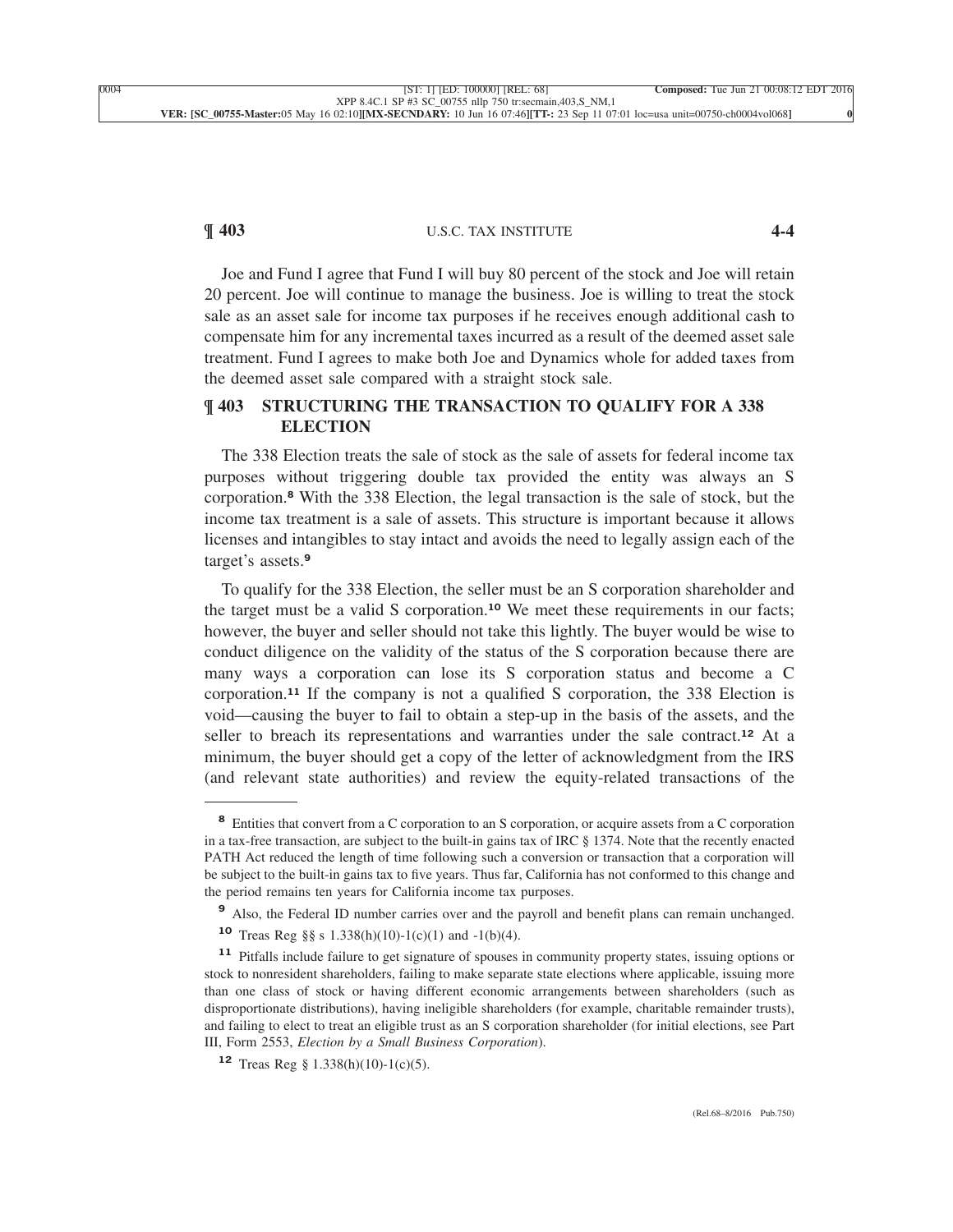### **4-5** ACQUISITION OF AN S CORPORATION **¶ 404**

[company.](xpath-> core:para,  Default,  para-list,  style_01)**<sup>13</sup>**

[The stock purchase must be a "qualified stock purchase" to be eligible for the 338](xpath-> core:para,  Default,  para-list,  style_01) [Election. A qualified stock purchase is a purchase of stock constituting 80 percent \(or](xpath-> core:para,  Default,  para-list,  style_01) [more\) of the vote and value of the target corporation over a twelve month period.](xpath-> core:para,  Default,  para-list,  style_01)**<sup>14</sup>** The [statutory definition of "purchase" uses transactions that are not "purchases" to set the](xpath-> core:para,  Default,  para-list,  style_01) [boundary. Such nonpurchases are carryover basis transactions, acquisitions where the](xpath-> core:para,  Default,  para-list,  style_01) [basis is determined under IRC Section 1014, exchanges to which IRC Sections 351,](xpath-> core:para,  Default,  para-list,  style_01) [354, 355, or 356 apply and acquisitions from a related party under IRC Section](xpath-> core:para,  Default,  para-list,  style_01) [318\(a\).](xpath-> core:para,  Default,  para-list,  style_01)**<sup>15</sup>**

[In addition, the buyer must be a corporation.](xpath-> core:para,  Default,  para-list,  style_01)**<sup>16</sup>**

[We can meet this test on our facts if structured properly.](xpath-> core:para,  Default,  para-list,  style_01)

### **[¶ 404](xpath-> core:desig,  tr:secmain/core:desig,  desig_title,  style_02) [SELLING THE STOCK](xpath-> core:title,  tr:secmain/core:title,  desig_title,  style_02)**

[Fund I forms a new corporation \("Newco"\) to buy the stock and funds it with cash.](xpath-> core:para,  Default,  para-list,  style_01)**<sup>17</sup>** [Next, Joe would transfer his stock in Dynamics to Newco in exchange for cash and](xpath-> core:para,  Default,  para-list,  style_01) nonqualified preferred stock ("NQPS"), as defined in IRC Section  $351(g)$ . The use of [NQPS causes Joe's stock transfer to not be a transfer under IRC Section 351.](xpath-> core:para,  Default,  para-list,  style_01) [Therefore, the transaction qualifies as a "purchase" for purposes of qualifying to make](xpath-> core:para,  Default,  para-list,  style_01) [a 338 Election.](xpath-> core:para,  Default,  para-list,  style_01)**<sup>18</sup>**

[The following is an illustration of the resulting ownership:](xpath-> core:para,  Default,  para-list,  style_01)

<sup>17</sup> [The acquirer's existence must be respected. Therefore, it cannot be transitory and it should not](xpath-> fn:para,  fn:footnote/fn:para,  footnote,  style_01) [liquidate shortly after the acquisition. However, the buyer can liquidate the target \(or convert it to an LLC\)](xpath-> fn:para,  fn:footnote/fn:para,  footnote,  style_01) [post-acquisition, if necessary. Treas Reg § 1.338\(h\)\(10\)-1\(c\)\(2\). If acquirer desires a non-corporate](xpath-> fn:para,  fn:footnote/fn:para,  footnote,  style_01) [acquirer, IRC § 336\(e\) may provide a better structure than a stock sale with a 338 Election.](xpath-> fn:para,  fn:footnote/fn:para,  footnote,  style_01)

**<sup>18</sup>** [There are several other ways to "fail" IRC § 351. For example, after Fund I forms Newco and funds](xpath-> fn:para,  fn:footnote/fn:para,  footnote,  style_01) [it with cash, Newco can form a subsidiary corporation \("Buyco"\) and fund it with Newco common stock](xpath-> fn:para,  fn:footnote/fn:para,  footnote,  style_01) [and cash. Buyco would use the Newco common stock and cash to buy all of Joe's stock in Dynamics. See](xpath-> fn:para,  fn:footnote/fn:para,  footnote,  style_01) [Rev Rul 84-44, 1984-1 CB 105. Another alternative under our facts is to have Joe exchange 80 percent](xpath-> fn:para,  fn:footnote/fn:para,  footnote,  style_01) [of his stock in Dynamics for cash and keep 20 percent; however, this results in Joe owning stock in](xpath-> fn:para,  fn:footnote/fn:para,  footnote,  style_01) [Dynamics while Fund I would own stock in Newco and most buyers prefer to have seller own at the](xpath-> fn:para,  fn:footnote/fn:para,  footnote,  style_01) [Newco level.](xpath-> fn:para,  fn:footnote/fn:para,  footnote,  style_01)

**<sup>13</sup>** [The IRS issues a letter to notify that it received the election; however, this does not confirm the](xpath-> fn:para,  fn:footnote/fn:para,  footnote,  style_01) [entity has met all the requirements to be an S corporation.](xpath-> fn:para,  fn:footnote/fn:para,  footnote,  style_01)

**<sup>14</sup>** [IRC § 338\(d\)\(3\).](xpath-> fn:para,  fn:footnote/fn:para,  footnote,  style_01)

**<sup>15</sup>** [IRC § 338\(h\)\(3\).](xpath-> fn:para,  fn:footnote/fn:para,  footnote,  style_01)

**<sup>16</sup>** [IRC § 338\(d\)\(1\).](xpath-> fn:para,  fn:footnote/fn:para,  footnote,  style_01)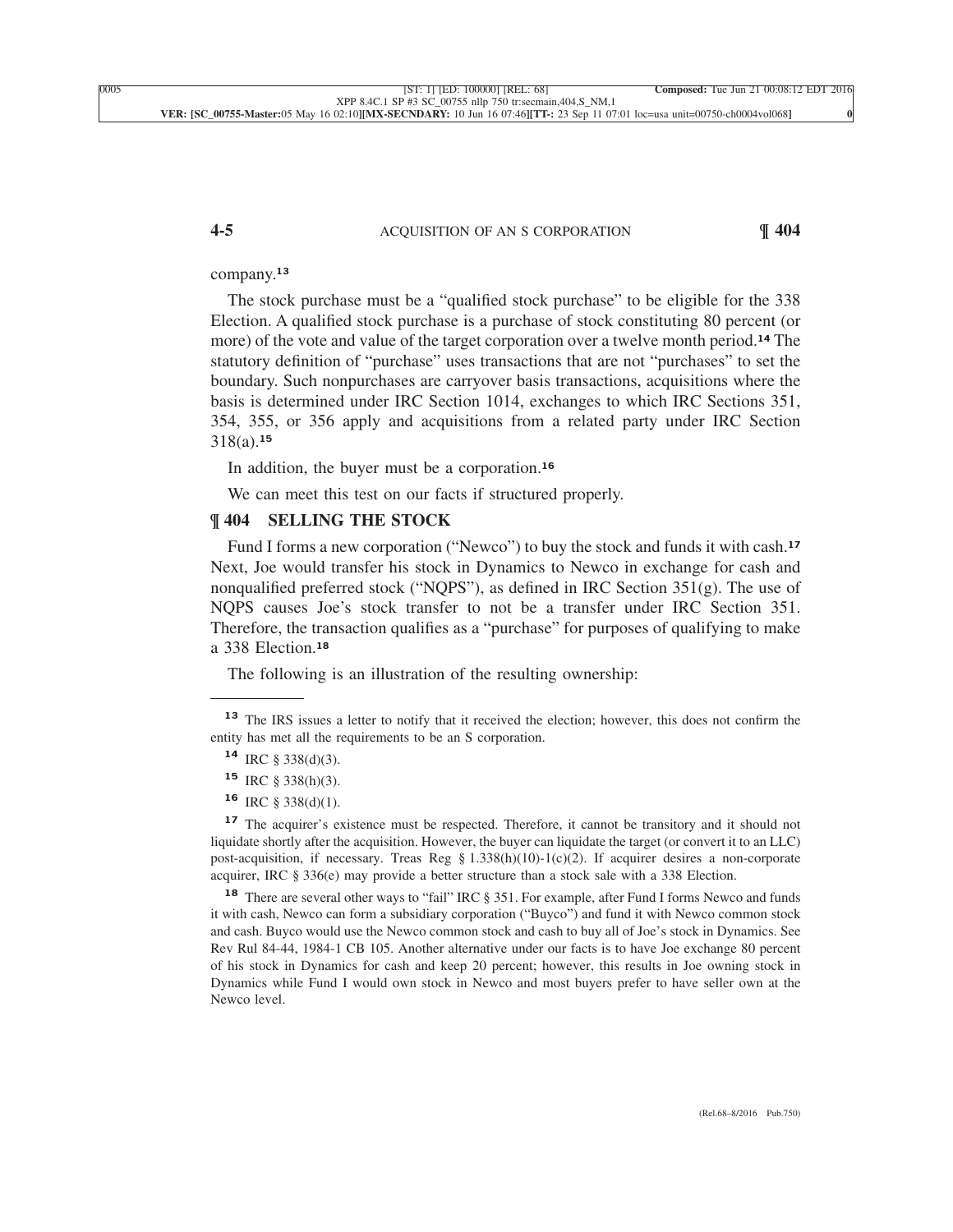

[The buyer and seller must make a joint election on Form 8023 to qualify for asset](xpath-> core:para,  Default,  para-list,  style_01) sale treatment.**<sup>19</sup>** [The buyer and seller must make the election by the 15th day of the](xpath-> core:para,  Default,  para-list,  style_01) [ninth month beginning after the month in which the purchase occurs.](xpath-> core:para,  Default,  para-list,  style_01)**<sup>20</sup>** The IRS does [provide relief in certain cases where an election is late.](xpath-> core:para,  Default,  para-list,  style_01)**<sup>21</sup>** Some states do not recognize [federal S corporation status. The advisors to the transaction should review the](xpath-> core:para,  Default,  para-list,  style_01) [corporation's status in each state in which it does business to understand the impact of](xpath-> core:para,  Default,  para-list,  style_01)

**<sup>19</sup>** [All S corporation shareholders must consent. Treas Reg § 1.338\(h\)\(10\)-1\(c\)\(3\).](xpath-> fn:para,  fn:footnote/fn:para,  footnote,  style_01)

**<sup>20</sup>** [Treas Reg § 1.338\(h\)\(10\)-1\(c\)\(3\). Form 8023 is filed with the Internal Revenue Service,](xpath-> fn:para,  fn:footnote/fn:para,  footnote,  style_01) [Submission Processing Center, P.O. Box 9941, Mail Stop 4912, Ogden, UT 84409.](xpath-> fn:para,  fn:footnote/fn:para,  footnote,  style_01)

**<sup>21</sup>** [See Rev Proc 2003-33, 2003-1 CB 803.](xpath-> fn:para,  fn:footnote/fn:para,  footnote,  style_01)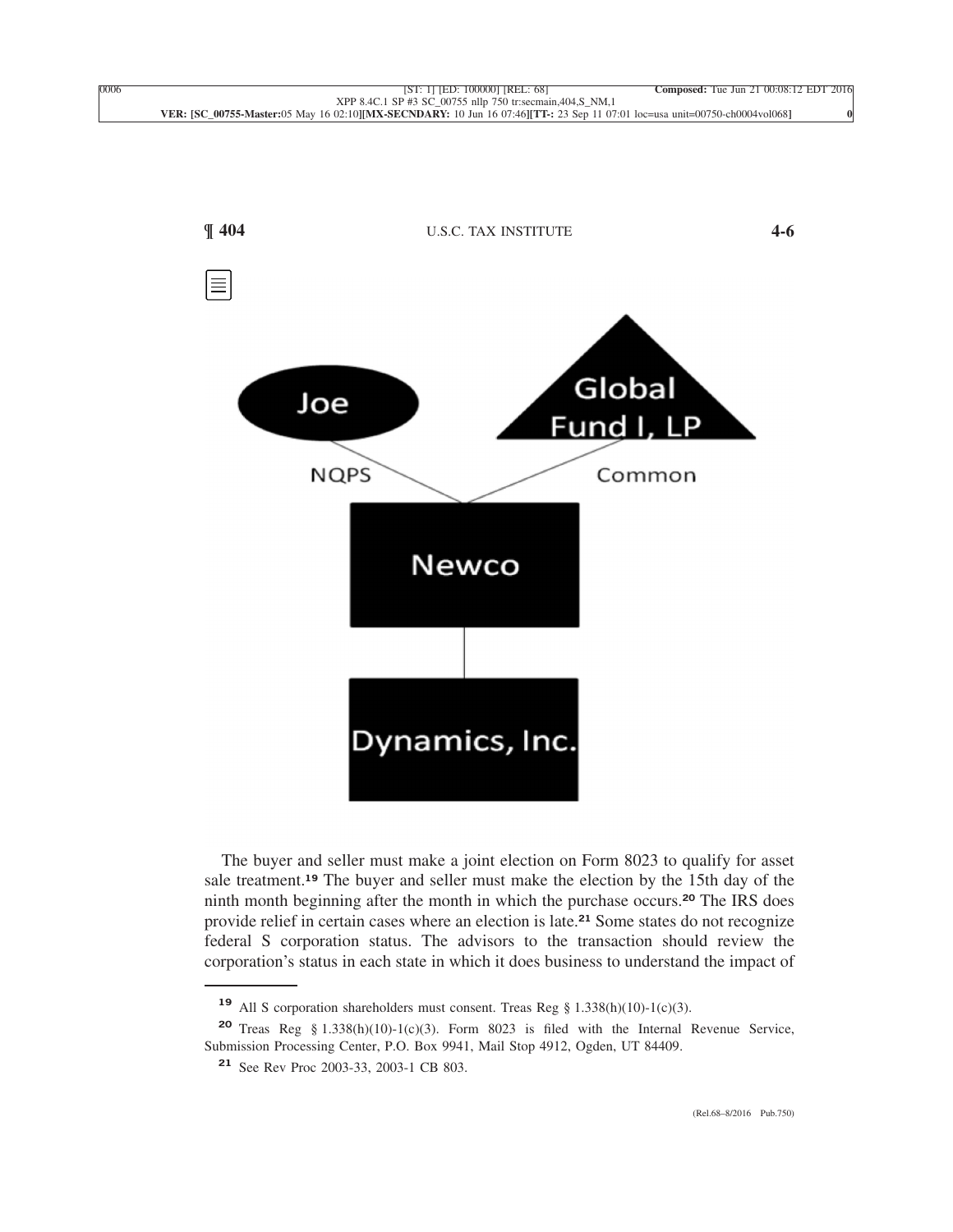#### **4-7** ACQUISITION OF AN S CORPORATION **¶ 405**

[the 338 Election from a state tax perspective for both buyer and seller.](xpath-> core:para,  Default,  para-list,  style_01)

# **[¶ 405](xpath-> core:desig,  tr:secmain/core:desig,  desig_title,  style_02) [THE EFFECT OF THE 338 ELECTION](xpath-> core:title,  tr:secmain/core:title,  desig_title,  style_02)**

[The 338 Election creates a series of fictional transactions for federal income tax](xpath-> core:para,  Default,  para-list,  style_01) purposes.**<sup>22</sup>** [First, Dynamics sells all of its assets and transfers all of its liabilities to a](xpath-> core:para,  Default,  para-list,  style_01) [fictional "New Dynamics", an unrelated party,](xpath-> core:para,  Default,  para-list,  style_01)**<sup>23</sup>** receiving cash.**<sup>24</sup>** Next, Joe adjusts his [basis by the flow-through items from Dynamics including the gain from the sale. Then,](xpath-> core:para,  Default,  para-list,  style_01) [Dynamics liquidates and distributes the cash from the sale to Joe in exchange for his](xpath-> core:para,  Default,  para-list,  style_01) stock in Dynamics.**<sup>25</sup>** [Finally, Newco buys the stock of New Dynamics, which now has](xpath-> core:para,  Default,  para-list,  style_01) [a new cost basis in the assets.](xpath-> core:para,  Default,  para-list,  style_01)**<sup>26</sup>**

[Because Dynamics is an S corporation, the gain flows through to Joe, who](xpath-> core:para,  Default,  para-list,  style_01) recognizes the income and pays the tax.**<sup>27</sup>** [Therefore, it is important to determine the](xpath-> core:para,  Default,  para-list,  style_01) [character of the gain on the sale. And, the character of the gain depends on what he](xpath-> core:para,  Default,  para-list,  style_01) [sold, and for how much. To do that, one has to allocate the purchase price among the](xpath-> core:para,  Default,  para-list,  style_01) [assets. The Treasury Regulations require this division using a residual method.](xpath-> core:para,  Default,  para-list,  style_01)**<sup>28</sup>**

- We first allocate the purchase price to Class I assets up to their fair market [value. Class I assets include cash and general deposit accounts.](xpath-> core:para,  core:listitem/core:para,  para-list,  style_01)**<sup>29</sup>**
- [•](xpath-> core:enum,  core:listitem/core:enum,  para-list,  style_01) [Next, we allocate the purchase price to Class II assets up to their fair value.](xpath-> core:para,  core:listitem/core:para,  para-list,  style_01) [Class II assets include actively traded personal property, certificates of deposit,](xpath-> core:para,  core:listitem/core:para,  para-list,  style_01) [and foreign currency.](xpath-> core:para,  core:listitem/core:para,  para-list,  style_01)**<sup>30</sup>**
- [•](xpath-> core:enum,  core:listitem/core:enum,  para-list,  style_01) [Next, we allocate the purchase price to Class III assets up to their fair market](xpath-> core:para,  core:listitem/core:para,  para-list,  style_01)

**<sup>24</sup>** [Although selling only 80 percent of the stock, the fictional asset sale considers 100 percent of the](xpath-> fn:para,  fn:footnote/fn:para,  footnote,  style_01) [assets and liabilities transferred.](xpath-> fn:para,  fn:footnote/fn:para,  footnote,  style_01)

**<sup>25</sup>** [Treas Reg § 1.338\(h\)\(10\)-1\(d\)\(4\). The liquidation causes a short period for income tax purposes.](xpath-> fn:para,  fn:footnote/fn:para,  footnote,  style_01) [The federal income tax return is due two and one-half months after the end of the month in which the sale](xpath-> fn:para,  fn:footnote/fn:para,  footnote,  style_01) [occurs. A six-month extension is available. If the buyer files a consolidated return, the result is the same.](xpath-> fn:para,  fn:footnote/fn:para,  footnote,  style_01) [The 338 Election deems the selling corporation liquidates and does not join a consolidated group. Treas](xpath-> fn:para,  fn:footnote/fn:para,  footnote,  style_01) [Reg § 1.1502-76\(b\)\(1\).](xpath-> fn:para,  fn:footnote/fn:para,  footnote,  style_01)

**<sup>26</sup>** [Treas Reg § 1.338\(h\)\(10\)-1\(d\)\(2\); Treas Reg § 1.338\(h\)\(10\)-1\(e\),](xpath-> fn:para,  fn:footnote/fn:para,  footnote,  style_01) *Example 5(v)* and *(vi)*.

**<sup>27</sup>** [IRC § 1366\(a\).](xpath-> fn:para,  fn:footnote/fn:para,  footnote,  style_01)

**<sup>28</sup>** [Treas Reg § 1.338\(h\)\(10\)-1\(d\)\(2\); Treas Reg § 1.338\(h\)\(10\)-1\(d\)\(3\).](xpath-> fn:para,  fn:footnote/fn:para,  footnote,  style_01)

**<sup>29</sup>** [Treas Reg § 1.338-6\(b\)\(1\). If the purchase price is less than Class I assets, the new target \(that is,](xpath-> fn:para,  fn:footnote/fn:para,  footnote,  style_01) [the buyer\) immediately recognizes ordinary income and there is no allocation to other classes.](xpath-> fn:para,  fn:footnote/fn:para,  footnote,  style_01)

**<sup>30</sup>** [Treas Reg § 1.338-6\(b\)\(2\)\(ii\).](xpath-> fn:para,  fn:footnote/fn:para,  footnote,  style_01)

**<sup>22</sup>** [See IRC § 338\(a\); Treas Reg § 1.338\(h\)\(10\)-1\(d\)\(4\); Treas Reg § 1.338\(h\)\(10\)-1\(d\)\(4\); and Treas](xpath-> fn:para,  fn:footnote/fn:para,  footnote,  style_01) [Reg § 1.338\(h\)\(10\)-1\(e\),](xpath-> fn:para,  fn:footnote/fn:para,  footnote,  style_01) *Example 10*.

**<sup>23</sup>** [However, new target is a continuation of the old target for certain purposes \(e.g., Federal ID](xpath-> fn:para,  fn:footnote/fn:para,  footnote,  style_01) [number, benefit plans, income tax liability, and payroll taxes\). Treas Reg § 1.338-1\(b\). Also, note the legal](xpath-> fn:para,  fn:footnote/fn:para,  footnote,  style_01) [transaction is still a stock purchase so the historic liabilities carry over to the buyer.](xpath-> fn:para,  fn:footnote/fn:para,  footnote,  style_01)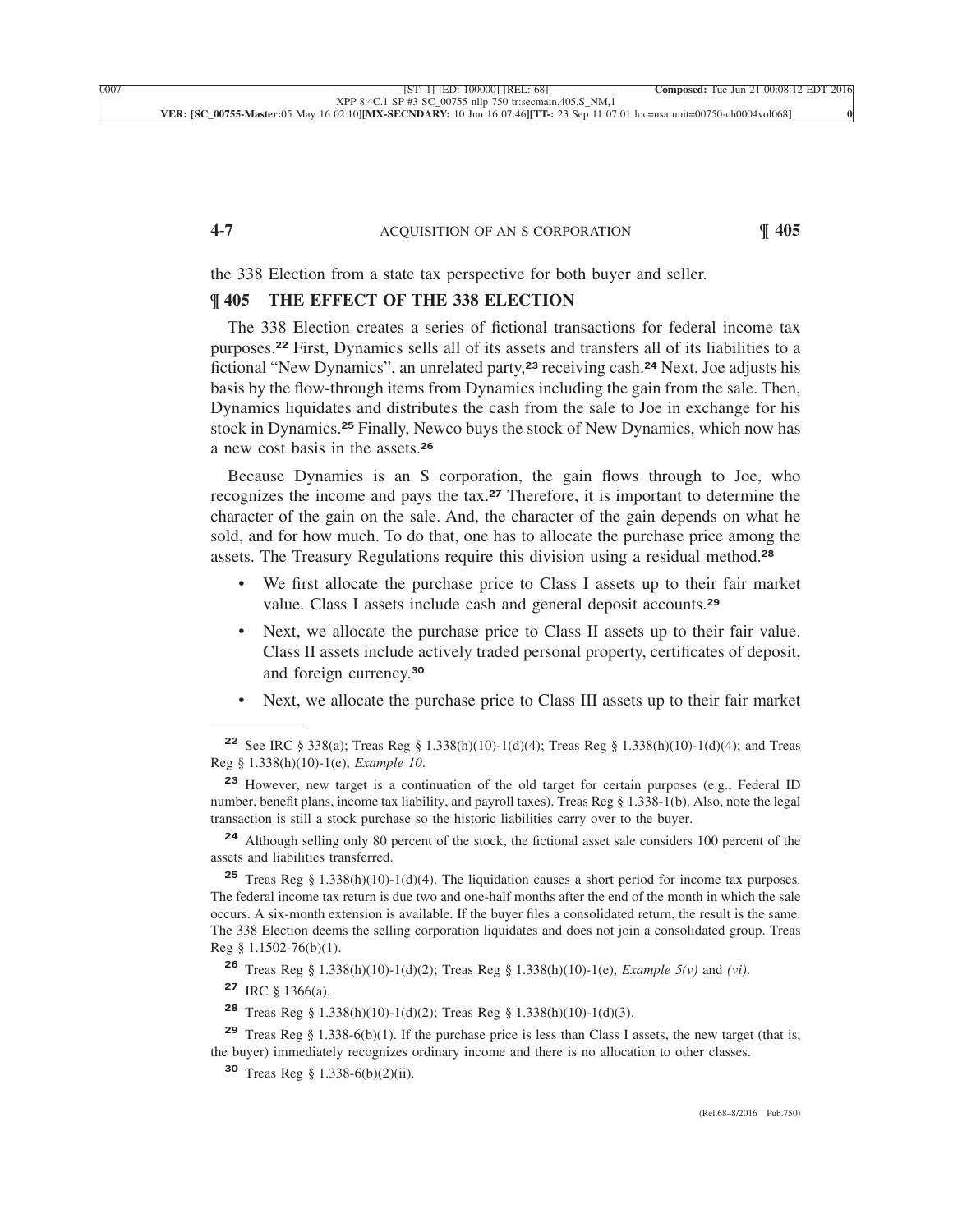# **¶ 405** U.S.C. TAX INSTITUTE **4-8**

value. Class III assets include accounts receivable, certain debt instruments, [and assets that are marked-to-market each year.](xpath-> core:para,  core:listitem/core:para,  para-list,  style_01)**<sup>31</sup>**

- [•](xpath-> core:enum,  core:listitem/core:enum,  para-list,  style_01) [Next, we allocate the purchase price to Class IV assets up to their fair market](xpath-> core:para,  core:listitem/core:para,  para-list,  style_01) [value. Class IV assets include inventory, stock-in-trade, and assets held](xpath-> core:para,  core:listitem/core:para,  para-list,  style_01) [primarily for sale to customers in the ordinary course.](xpath-> core:para,  core:listitem/core:para,  para-list,  style_01)**<sup>32</sup>**
- [•](xpath-> core:enum,  core:listitem/core:enum,  para-list,  style_01) [Next, we allocate the purchase price to Class V assets up to their fair market](xpath-> core:para,  core:listitem/core:para,  para-list,  style_01) [value. Class V assets include all assets other than those in Classes I, II, III, IV,](xpath-> core:para,  core:listitem/core:para,  para-list,  style_01) [VI, and VII, and include furniture, fixtures, equipment, machinery, and](xpath-> core:para,  core:listitem/core:para,  para-list,  style_01) [leasehold improvements.](xpath-> core:para,  core:listitem/core:para,  para-list,  style_01)**<sup>33</sup>**
- Next, we allocate the purchase price to Class VI assets up to their fair market [value. Class VI assets include all intangible assets listed under IRC Section](xpath-> core:para,  core:listitem/core:para,  para-list,  style_01) [197 \(for example, covenant not to compete, custom software, customer based](xpath-> core:para,  core:listitem/core:para,  para-list,  style_01) [intangibles, patents, workforce in place\) except for goodwill and going concern](xpath-> core:para,  core:listitem/core:para,  para-list,  style_01) [value.](xpath-> core:para,  core:listitem/core:para,  para-list,  style_01)**<sup>34</sup>**
- [•](xpath-> core:enum,  core:listitem/core:enum,  para-list,  style_01) [Finally, we allocate the residual purchase price to Class VII assets, which are](xpath-> core:para,  core:listitem/core:para,  para-list,  style_01) [goodwill and going concern value.](xpath-> core:para,  core:listitem/core:para,  para-list,  style_01)**<sup>35</sup>**

[When total purchase price available for allocation is exhausted, the allocation is](xpath-> core:para,  Default,  para-list,  style_01) [complete. If there is not enough allocated purchase price to assign up to the fair value](xpath-> core:para,  Default,  para-list,  style_01) [of all assets in a particular class, the allocation is proportional among the assets in such](xpath-> core:para,  Default,  para-list,  style_01) class.**<sup>36</sup>** [If the price changes, one allocates the re-determined price using the residual](xpath-> core:para,  Default,  para-list,  style_01) [method.](xpath-> core:para,  Default,  para-list,  style_01)**<sup>37</sup>**

[We recommend the buyer and seller agree on the purchase price allocation for each](xpath-> core:para,  Default,  para-list,  style_01) [category of assets and attach an allocation statement to the agreement.](xpath-> core:para,  Default,  para-list,  style_01)**<sup>38</sup>** Please note [the purchase price calculated by the buyer will often not match the sale price](xpath-> core:para,  Default,  para-list,  style_01) [calculated by the seller because of transaction costs.](xpath-> core:para,  Default,  para-list,  style_01)**<sup>39</sup>** As a result, the allocations to the

- **<sup>32</sup>** [Treas Reg § 1.338-6\(b\)\(2\)\(iv\).](xpath-> fn:para,  fn:footnote/fn:para,  footnote,  style_01)
- **<sup>33</sup>** [Treas Reg § 1.338-6\(b\)\(2\)\(v\).](xpath-> fn:para,  fn:footnote/fn:para,  footnote,  style_01)
- **<sup>34</sup>** [Treas Reg § 1.338-6\(b\)\(2\)\(vi\).](xpath-> fn:para,  fn:footnote/fn:para,  footnote,  style_01)
- **<sup>35</sup>** [Treas Reg § 1.338-6\(b\)\(2\)\(viI\).](xpath-> fn:para,  fn:footnote/fn:para,  footnote,  style_01)
- **<sup>36</sup>** [Treas Reg § 1.338-6\(b\)\(2\)\(i\).](xpath-> fn:para,  fn:footnote/fn:para,  footnote,  style_01)
- **<sup>37</sup>** [See Treas Reg § 1.338-7.](xpath-> fn:para,  fn:footnote/fn:para,  footnote,  style_01)

**<sup>38</sup>** [Generally, the IRS respects an allocation of purchase price negotiated at arm's length between](xpath-> fn:para,  fn:footnote/fn:para,  footnote,  style_01) [disinterested parties and does not allow parties to go back and reallocate purchase price once there is an](xpath-> fn:para,  fn:footnote/fn:para,  footnote,  style_01) agreed-to allocation. See *[R. William Becker, et al. v. Commissioner](xpath-> fn:para,  fn:footnote/fn:para,  footnote,  style_01)*, T.C. Memo 2006-264 (2006).

**<sup>39</sup>** [Treas Reg § 1.263\(a\)-5\(g\)\(2\) provides that transaction costs reduce the purchase price in an asset](xpath-> fn:para,  fn:footnote/fn:para,  footnote,  style_01) sale and increase purchase price in an asset purchase. See also Treas Reg  $\S$  1.338-6(a)(2)(ii).

**<sup>31</sup>** [Treas Reg § 1.338-6\(b\)\(2\)\(iii\).](xpath-> fn:para,  fn:footnote/fn:para,  footnote,  style_01)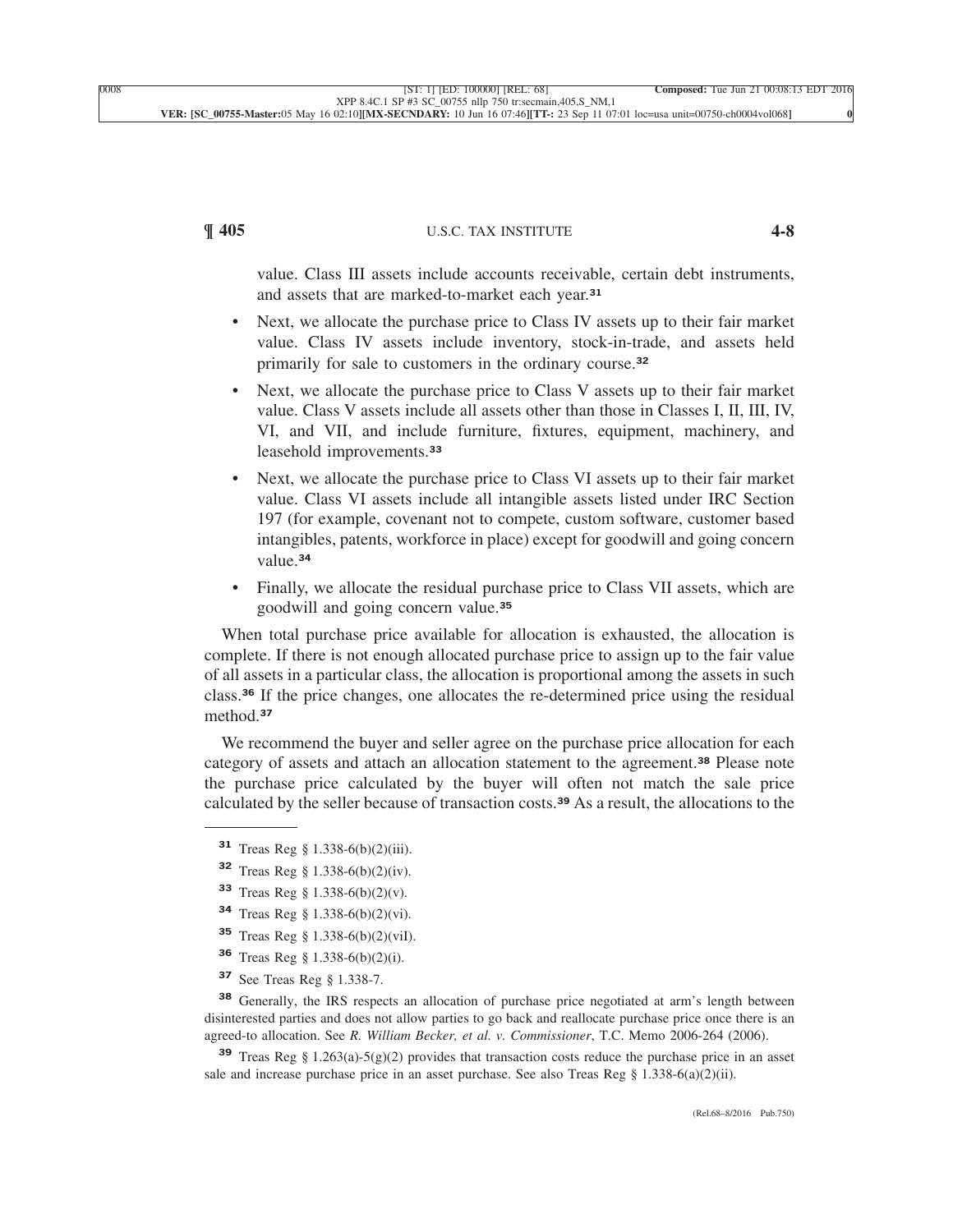# **4-9** ACQUISITION OF AN S CORPORATION **¶ 406.1**

various categories should match and the difference in total purchase price from the transaction costs likely would be in Class VII in most transactions. Another item that [may create a difference is the allocation to a covenant not to compete.](xpath-> core:para,  Default,  para-list,  style_01)**<sup>40</sup>**

[After dividing the purchase price, Joe uses the basis in each asset to compute the](xpath-> core:para,  Default,  para-list,  style_01) [amount and character of the gain from the fictional sale by Dynamics. Joe reports the](xpath-> core:para,  Default,  para-list,  style_01) [gain and loss from the fictional sale of assets and pays the tax on his individual return.](xpath-> core:para,  Default,  para-list,  style_01)

# **[¶ 406](xpath-> core:desig,  tr:secmain/core:desig,  desig_title,  style_02) [MAKING THE SELLER WHOLE FOR ADDED TAXES THAT](xpath-> core:title,  tr:secmain/core:title,  desig_title,  style_02) [RESULT](xpath-> core:title,  tr:secmain/core:title,  desig_title,  style_02)**

### **¶ 1 [General Considerations](xpath-> core:title,  tr:secsub1/core:title,  desig_title,  style_02)**

[In our transaction, Fund I has agreed to make the seller whole for incremental taxes](xpath-> core:para,  Default,  para-list,  style_01) that result from the 338 Election.**<sup>41</sup>** [In a straight stock sale, Joe would recognize](xpath-> core:para,  Default,  para-list,  style_01) [long-term capital gain from the sale of 80 percent of his stock in Dynamics and the 20](xpath-> core:para,  Default,  para-list,  style_01) [percent he did not sell would not trigger any gain.](xpath-> core:para,  Default,  para-list,  style_01)**<sup>42</sup>** Some of the important items to [consider when comparing a stock sale to an asset sale include:](xpath-> core:para,  Default,  para-list,  style_01)

- [•](xpath-> core:enum,  core:listitem/core:enum,  para-list,  style_01) [Because Dynamics operates in California, the gain from the fictional asset sale](xpath-> core:para,  core:listitem/core:para,  para-list,  style_01) [is subject to California S corporation income tax at 1.5 percent \(as of the](xpath-> core:para,  core:listitem/core:para,  para-list,  style_01) [writing of this article\);](xpath-> core:para,  core:listitem/core:para,  para-list,  style_01)**<sup>43</sup>**
- [•](xpath-> core:enum,  core:listitem/core:enum,  para-list,  style_01) [Because Dynamics operates in California, Joe will be subject to California](xpath-> core:para,  core:listitem/core:para,  para-list,  style_01) [income tax on the gain allocated to him;](xpath-> core:para,  core:listitem/core:para,  para-list,  style_01)**<sup>44</sup>**

**<sup>40</sup>** [An individual, not the corporation, reports any consideration for a covenant. This amount would be](xpath-> fn:para,  fn:footnote/fn:para,  footnote,  style_01) [part of the buyer's purchase price while the selling corporation would not include it in its amount realized.](xpath-> fn:para,  fn:footnote/fn:para,  footnote,  style_01)

**<sup>41</sup>** [Although Joe has sold stock, the tax fiction is that Dynamics has sold assets and liquidated.](xpath-> fn:para,  fn:footnote/fn:para,  footnote,  style_01) [Therefore, any amount needed to make the seller whole should include added tax that results to both Joe](xpath-> fn:para,  fn:footnote/fn:para,  footnote,  style_01) [and Dynamics.](xpath-> fn:para,  fn:footnote/fn:para,  footnote,  style_01)

**<sup>42</sup>** [This assumes buyer allows Joe to keep his stock and does not force Joe to trade his stock for stock](xpath-> fn:para,  fn:footnote/fn:para,  footnote,  style_01) [in another corporation. For example, a public buyer would insist that Joe trade his shares for publicly](xpath-> fn:para,  fn:footnote/fn:para,  footnote,  style_01) [traded stock, which is a taxable exchange.](xpath-> fn:para,  fn:footnote/fn:para,  footnote,  style_01)

**<sup>43</sup>** [Not all states tax S corporations. Therefore, one should analyze the state apportionment rules. Also,](xpath-> fn:para,  fn:footnote/fn:para,  footnote,  style_01) [in situations where the S corporation does pay state tax, the federal tax benefit of the state tax deduction](xpath-> fn:para,  fn:footnote/fn:para,  footnote,  style_01) [should be considered in calculating the amount needed to make the seller whole. Many states have slower](xpath-> fn:para,  fn:footnote/fn:para,  footnote,  style_01) [depreciation, which would create higher basis in assets and lower gain for state tax purposes.](xpath-> fn:para,  fn:footnote/fn:para,  footnote,  style_01)

**<sup>44</sup>** [Although this would also be true in a straight stock sale if Joe is a California resident, this would](xpath-> fn:para,  fn:footnote/fn:para,  footnote,  style_01) [not be the case in a straight stock sale if Joe were a non-California resident. For example, if Joe were a](xpath-> fn:para,  fn:footnote/fn:para,  footnote,  style_01) [resident of a state that does not have a personal income tax, such as Florida, Joe would not pay any state](xpath-> fn:para,  fn:footnote/fn:para,  footnote,  style_01) [income tax on a straight stock sale, whereas the 338 Election would cause him to incur California income](xpath-> fn:para,  fn:footnote/fn:para,  footnote,  style_01) [tax on the gain from the deemed asset sale \(at rates approaching 14 percent under current law\). See the](xpath-> fn:para,  fn:footnote/fn:para,  footnote,  style_01) [discussion below under the heading](xpath-> fn:para,  fn:footnote/fn:para,  footnote,  style_01) *Residency Issues*.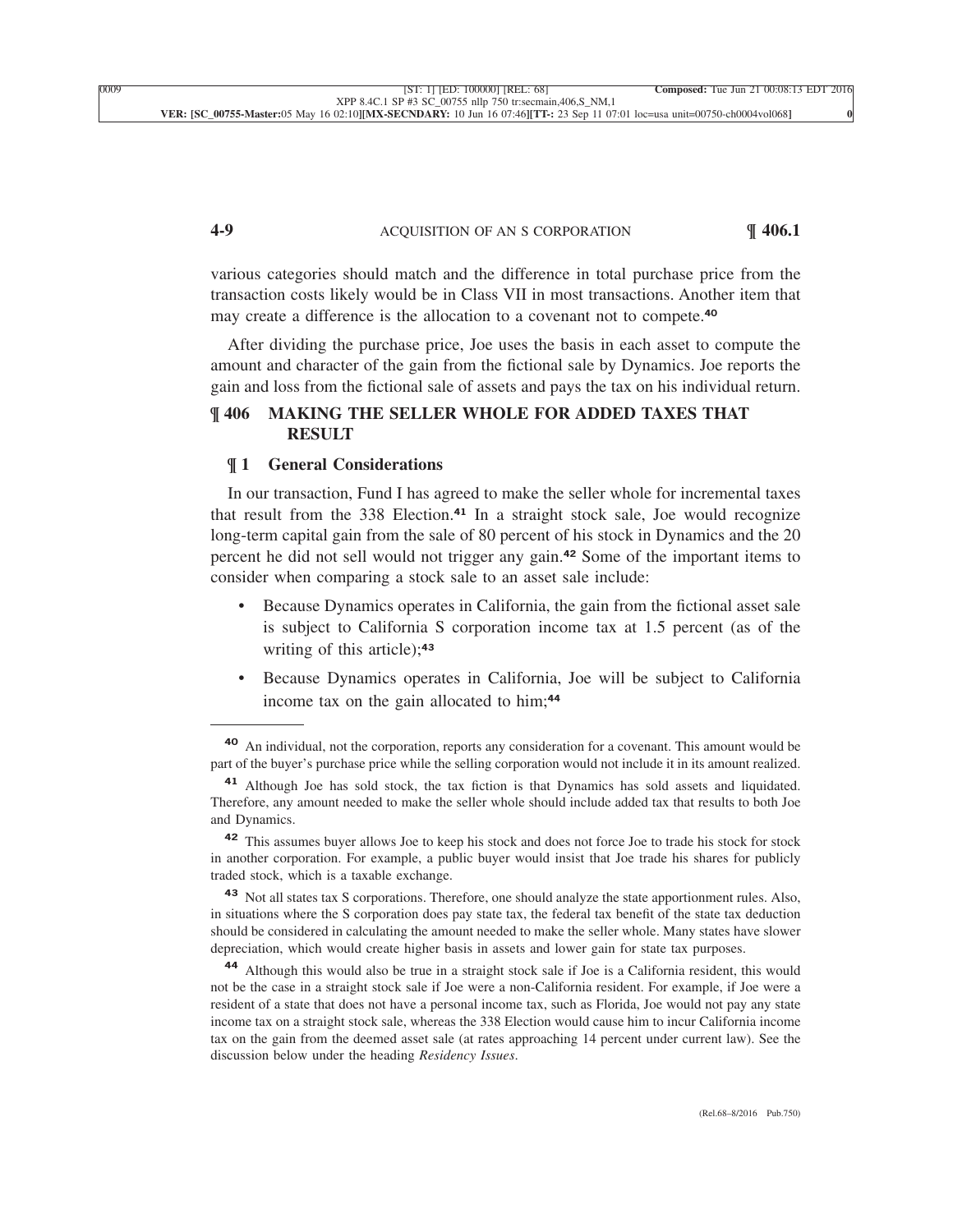# **¶ 406.1** U.S.C. TAX INSTITUTE **4-10**

- [•](xpath-> core:enum,  core:listitem/core:enum,  para-list,  style_01) [The gain on the sale of assets can result in ordinary income;](xpath-> core:para,  core:listitem/core:para,  para-list,  style_01)**<sup>45</sup>**
- The 338 Election triggers full gain recognition and full basis increase for the [buyer;](xpath-> core:para,  core:listitem/core:para,  para-list,  style_01)
- [•](xpath-> core:enum,  core:listitem/core:enum,  para-list,  style_01) [Liabilities assumed increase the amount realized and may also result in a](xpath-> core:para,  core:listitem/core:para,  para-list,  style_01) [deduction under the economic performance rules;](xpath-> core:para,  core:listitem/core:para,  para-list,  style_01)**<sup>46</sup>**
- [•](xpath-> core:enum,  core:listitem/core:enum,  para-list,  style_01) [Built-in gain taxes may apply if the company was previously a C corporation](xpath-> core:para,  core:listitem/core:para,  para-list,  style_01) [or it acquired assets of a C corporation in a tax-free manner;](xpath-> core:para,  core:listitem/core:para,  para-list,  style_01)**<sup>47</sup>**
- [•](xpath-> core:enum,  core:listitem/core:enum,  para-list,  style_01) [Transfer taxes and/or reassessment of real property for property tax purposes](xpath-> core:para,  core:listitem/core:para,  para-list,  style_01) [may result;](xpath-> core:para,  core:listitem/core:para,  para-list,  style_01)**<sup>48</sup>**
- [•](xpath-> core:enum,  core:listitem/core:enum,  para-list,  style_01) [Local taxes may apply;](xpath-> core:para,  core:listitem/core:para,  para-list,  style_01)**<sup>49</sup>**
- [•](xpath-> core:enum,  core:listitem/core:enum,  para-list,  style_01) [Any future consideration may be eligible for installment sale treatment;](xpath-> core:para,  core:listitem/core:para,  para-list,  style_01)**<sup>50</sup>**
- If future consideration does not bear enough interest, some of the capital gain [would become interest income under the imputed interest rules;](xpath-> core:para,  core:listitem/core:para,  para-list,  style_01)**<sup>51</sup>**
- [•](xpath-> core:enum,  core:listitem/core:enum,  para-list,  style_01) [If future consideration is more than \\$5,000,000 there is an interest charge on](xpath-> core:para,  core:listitem/core:para,  para-list,  style_01) [the deferred tax;](xpath-> core:para,  core:listitem/core:para,  para-list,  style_01)**<sup>52</sup>**
- [•](xpath-> core:enum,  core:listitem/core:enum,  para-list,  style_01) [The seller may be in alternative minimum tax and may not be able to deduct](xpath-> core:para,  core:listitem/core:para,  para-list,  style_01) [state taxes; and](xpath-> core:para,  core:listitem/core:para,  para-list,  style_01)
- [•](xpath-> core:enum,  core:listitem/core:enum,  para-list,  style_01) [Seller may have more gain in an asset sale as a result of having an outside basis](xpath-> core:para,  core:listitem/core:para,  para-list,  style_01) [that is higher than the target's inside basis in its assets.](xpath-> core:para,  core:listitem/core:para,  para-list,  style_01)**<sup>53</sup>**

**<sup>48</sup>** [Under California law, the transaction is a stock sale and therefore the transaction does not result in](xpath-> fn:para,  fn:footnote/fn:para,  footnote,  style_01) [sales tax withholding. CA SBE Sales and Use Tax Counsel Annotation 395.0074. However, real property](xpath-> fn:para,  fn:footnote/fn:para,  footnote,  style_01) [transfer tax may apply and there can be a reassessment of value for property tax purposes because of an](xpath-> fn:para,  fn:footnote/fn:para,  footnote,  style_01) [indirect change in control.](xpath-> fn:para,  fn:footnote/fn:para,  footnote,  style_01)

**<sup>50</sup>** [But see the discussion below under the heading](xpath-> fn:para,  fn:footnote/fn:para,  footnote,  style_01) *Installment Sale Issue*.

**<sup>52</sup>** [IRC § 453A. See TAM9853002 \(holding that each spouse has a separate limit for purposes of IRC](xpath-> fn:para,  fn:footnote/fn:para,  footnote,  style_01) [§ 453A\).](xpath-> fn:para,  fn:footnote/fn:para,  footnote,  style_01)

**<sup>53</sup>** [For example, seller may have bought the stock of a C corporation and then converted it to an S](xpath-> fn:para,  fn:footnote/fn:para,  footnote,  style_01) [corporation. Note that this is generally not an issue so long as the target liquidates in the same tax year](xpath-> fn:para,  fn:footnote/fn:para,  footnote,  style_01) [as the asset sale \(including a deemed liquidation resulting from a 338 Election\).](xpath-> fn:para,  fn:footnote/fn:para,  footnote,  style_01)

**<sup>45</sup>** [This determination primarily depends on the purchase price allocation and the seller's method of](xpath-> fn:para,  fn:footnote/fn:para,  footnote,  style_01) accounting. *[Supra footnote 6](xpath-> fn:para,  fn:footnote/fn:para,  footnote,  style_01)*.

**<sup>46</sup>** See Treas Reg 1.461-5; *[James M. Pierce Corporation](xpath-> fn:para,  fn:footnote/fn:para,  footnote,  style_01)*, 326 F2d 67 (8th Cir 1964); *Commercial Security Bank*[, 77 TC 145 \(1981\). This deduction can significantly reduce the impact of ordinary income](xpath-> fn:para,  fn:footnote/fn:para,  footnote,  style_01) [where the seller is a cash basis taxpayer.](xpath-> fn:para,  fn:footnote/fn:para,  footnote,  style_01)

**<sup>47</sup>** [IRC § 1374.](xpath-> fn:para,  fn:footnote/fn:para,  footnote,  style_01)

**<sup>49</sup>** [Certain cities assess tax based on gross receipts.](xpath-> fn:para,  fn:footnote/fn:para,  footnote,  style_01)

**<sup>51</sup>** [IRC § 483.](xpath-> fn:para,  fn:footnote/fn:para,  footnote,  style_01)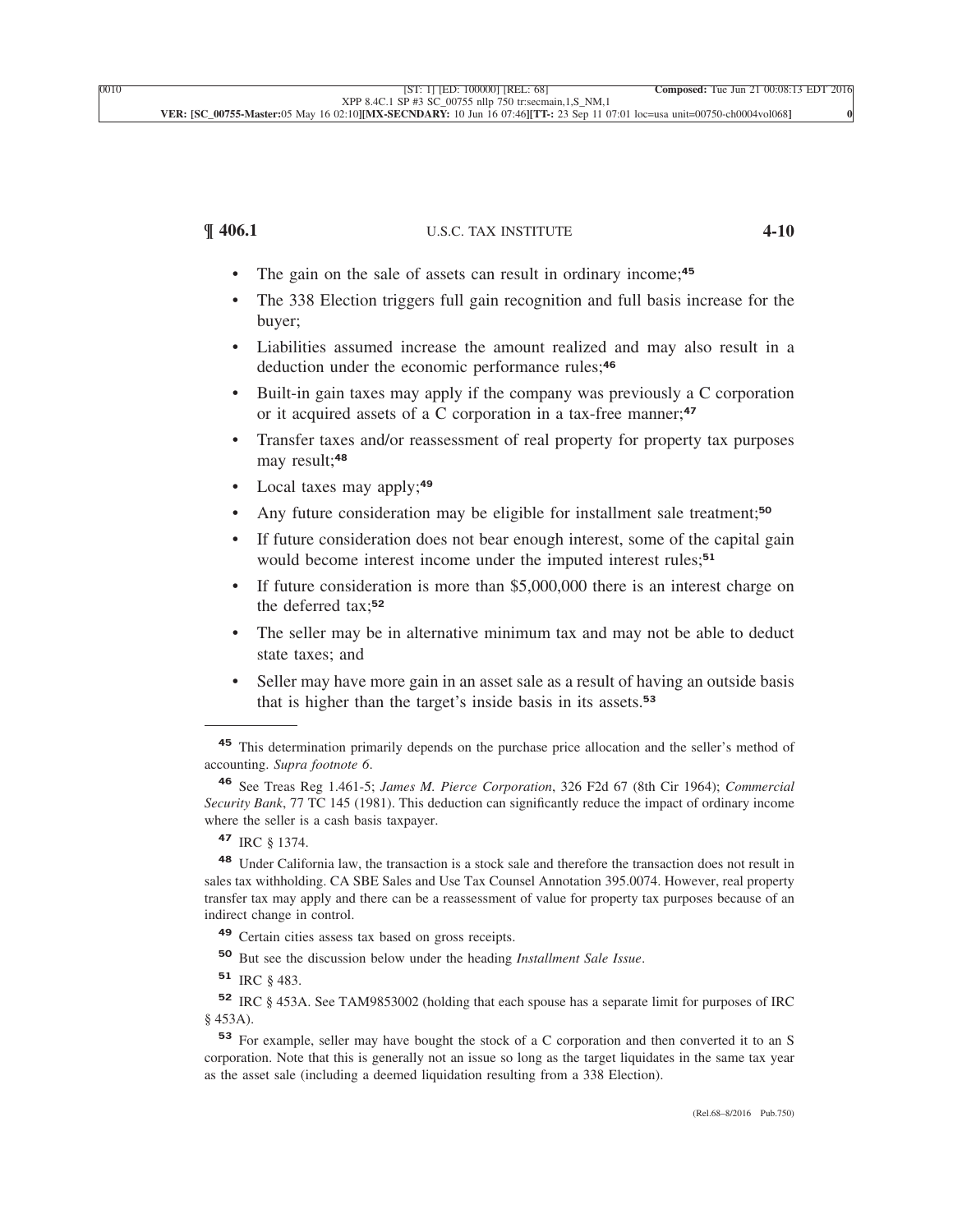### **4-11** ACQUISITION OF AN S CORPORATION **¶ 406.2.A**

[The buyer and seller will have to agree on a method to calculate the amount needed](xpath-> core:para,  Default,  para-list,  style_01) [to make the seller whole for the 338 Election \(often referred to as a "gross-up"](xpath-> core:para,  Default,  para-list,  style_01) [calculation\). This is not a perfect science and the parties have to work in good faith](xpath-> core:para,  Default,  para-list,  style_01) [toward resolving their differences. To avoid post-closing disputes, it may be wise to](xpath-> core:para,  Default,  para-list,  style_01) [complete the gross-up amount before closing. If not, then it is important that the parties](xpath-> core:para,  Default,  para-list,  style_01) [decide the method and facts used to calculate the gross-up amount before closing.](xpath-> core:para,  Default,  para-list,  style_01)

### **¶ 2 [Common Issues](xpath-> core:title,  tr:secsub1/core:title,  desig_title,  style_02)**

[All of the issues listed above can increase the seller's tax cost in a deemed asset sale](xpath-> core:para,  core:abstract/core:para,  abstract,  style_01) [structure as compared to a straight stock sale and all are important to consider.](xpath-> core:para,  core:abstract/core:para,  abstract,  style_01)**<sup>54</sup>** [However, two common issues that merit further discussion are the impact of the residence](xpath-> core:para,  core:abstract/core:para,  abstract,  style_01) [of the selling stockholders on the feasibility of a gross-up and, separately, the interplay](xpath-> core:para,  core:abstract/core:para,  abstract,  style_01) [between the installment sale rules and the rules that apply to a liquidation of the target](xpath-> core:para,  core:abstract/core:para,  abstract,  style_01) [\(including a deemed liquidation of the target S corporation in connection with a 338](xpath-> core:para,  core:abstract/core:para,  abstract,  style_01) [Election\).](xpath-> core:para,  core:abstract/core:para,  abstract,  style_01)

#### **[A.](xpath-> core:desig,  tr:secsub2/core:desig,  desig_title,  style_02) [Residency Issues](xpath-> core:title,  tr:secsub2/core:title,  desig_title,  style_02)**

[In a typical transaction, the tax benefit to the buyer of the basis step-up will exceed](xpath-> core:para,  Default,  para-list,  style_01) [the incremental costs incurred by the seller as the result of the asset sale structure, such](xpath-> core:para,  Default,  para-list,  style_01) [that a gross-up can make economic sense. However, one increasingly common](xpath-> core:para,  Default,  para-list,  style_01) [scenario in which the costs to the seller of structuring the transaction for asset sale](xpath-> core:para,  Default,  para-list,  style_01) [treatment can exceed the potential tax benefits to be realized by the buyer is where the](xpath-> core:para,  Default,  para-list,  style_01) [S corporation itself is subject to tax in one or more high tax states, but the selling S](xpath-> core:para,  Default,  para-list,  style_01) [corporation shareholders are resident in a state that imposes little or no personal](xpath-> core:para,  Default,  para-list,  style_01) [income tax. The prototypical example is an S corporation whose business is conducted](xpath-> core:para,  Default,  para-list,  style_01) [entirely in California, and that has a sole shareholder who resides in Florida or Texas.](xpath-> core:para,  Default,  para-list,  style_01)**<sup>55</sup>**

[In a straight stock sale, this shareholder would not pay California or any other state](xpath-> core:para,  Default,  para-list,  style_01) income tax.**<sup>56</sup>** [However, gain from the sale of business assets by an S corporation,](xpath-> core:para,  Default,  para-list,  style_01)

**<sup>54</sup>** [An actual asset sale will have similar costs to a deemed asset sale. However, an actual asset sale](xpath-> fn:para,  fn:footnote/fn:para,  footnote,  style_01) [will involve more legal work and it can trigger additional taxes, such as sales tax and transfer tax. In](xpath-> fn:para,  fn:footnote/fn:para,  footnote,  style_01) [addition, in an actual asset sale, the target S corporation may or may not liquidate immediately following](xpath-> fn:para,  fn:footnote/fn:para,  footnote,  style_01) [the sale; whereas the target S corporation in a 338 Election will undergo a deemed liquidation for tax](xpath-> fn:para,  fn:footnote/fn:para,  footnote,  style_01) [purposes immediately following the deemed asset sale.](xpath-> fn:para,  fn:footnote/fn:para,  footnote,  style_01)

**<sup>55</sup>** [It is quite common that the shareholder in this scenario will have left California specifically because](xpath-> fn:para,  fn:footnote/fn:para,  footnote,  style_01) [of its high personal income tax rates. In such a case, avoiding the payment of California income tax on](xpath-> fn:para,  fn:footnote/fn:para,  footnote,  style_01) [the gains from the sale of the S corporation is absolutely critical to the shareholder. We have assumed for](xpath-> fn:para,  fn:footnote/fn:para,  footnote,  style_01) [purposes of this article that the shareholder is a bona fide non-resident and non-domiciliary of California](xpath-> fn:para,  fn:footnote/fn:para,  footnote,  style_01) [for California income tax purposes. States which have no personal income tax as of the date of this article](xpath-> fn:para,  fn:footnote/fn:para,  footnote,  style_01) [are: Alaska, Florida, Nevada, South Carolina, Texas, Washington and Wyoming. Note, however, that](xpath-> fn:para,  fn:footnote/fn:para,  footnote,  style_01) [these no tax states may have death tax and higher rates for other taxes such as property tax.](xpath-> fn:para,  fn:footnote/fn:para,  footnote,  style_01)

**<sup>56</sup>** [For state income tax purposes, gain from the sale of stock is generally sourced to the residence of](xpath-> fn:para,  fn:footnote/fn:para,  footnote,  style_01) [the seller. RTC Section 17952.](xpath-> fn:para,  fn:footnote/fn:para,  footnote,  style_01)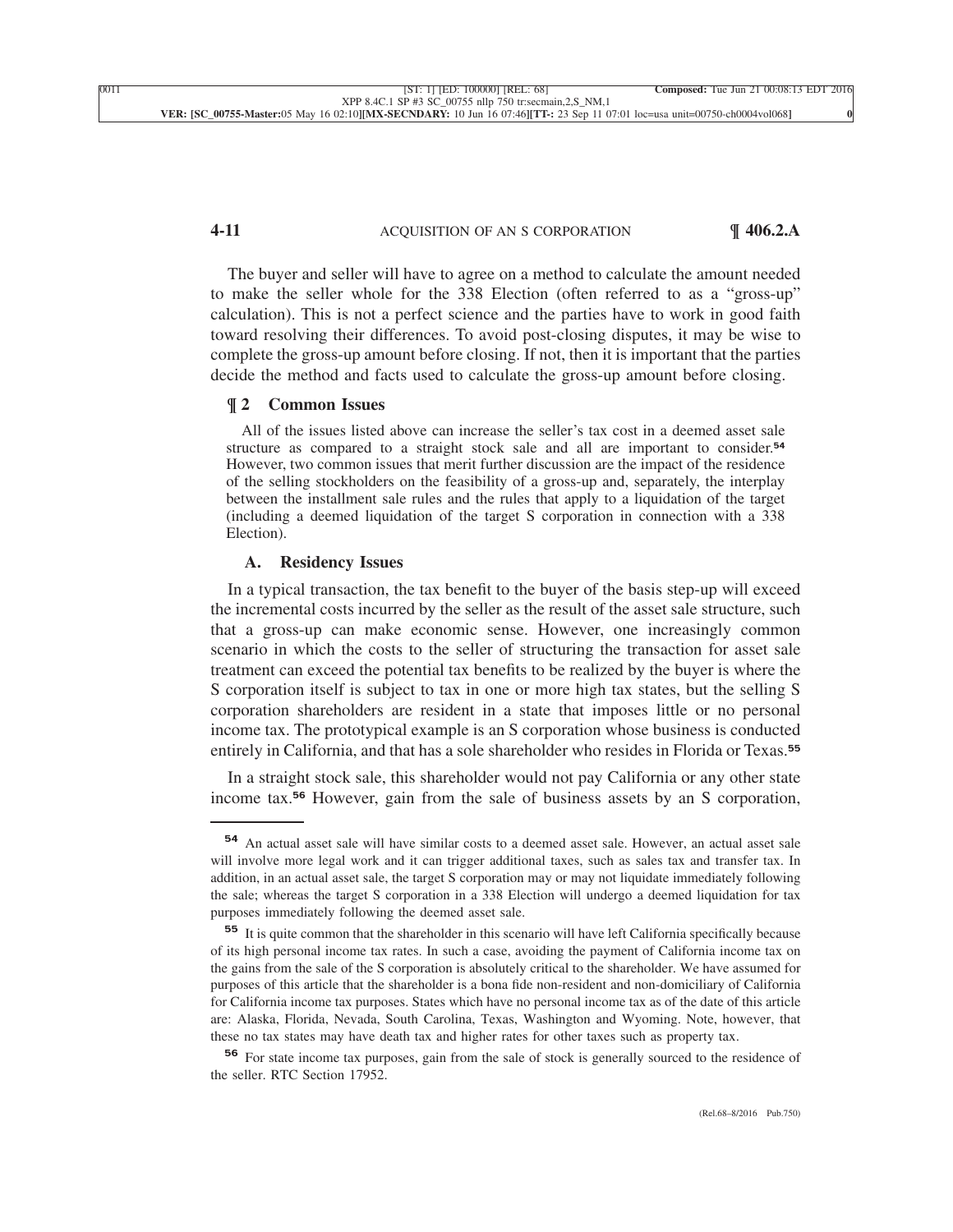# **¶ 406.2.B** U.S.C. TAX INSTITUTE **4-12**

including the deemed asset sale triggered by a 338 Election, is generally subject to apportionment, such that 100 percent of the gain realized by a target that operates and sells solely in California will be sourced to California.**<sup>57</sup>** The practical impact of these rules is that a shareholder in this position would pay no state income tax on a straight stock sale, but would pay full state income tax on all of the gain if a 338 Election is made. The incremental cost created by these additional state taxes can be so large that a buyer is unwilling to completely make the seller whole. Where you have a seller who moved out of California precisely to avoid California income tax on a sale of the business, and a buyer that computed the purchase price they would pay based on an assumption that they would obtain a basis step-up, this can be "deal killer." For that reason, it is critical that the correct expectations are set at the term sheet stage to avoid [misaligned expectations in this scenario.](xpath-> core:para,  Default,  para-list,  style_01)

[With some advance planning, and the right facts, it may be possible to mitigate the](xpath-> core:para,  Default,  para-list,  style_01) [state taxes described above. For example, at the time of the shareholder's move out of](xpath-> core:para,  Default,  para-list,  style_01) [California, the S corporation could engage in the "F" reorganization described in](xpath-> core:para,  Default,  para-list,  style_01) [footnote 73. If the target company \(now an LLC\) were to issue an interest to another](xpath-> core:para,  Default,  para-list,  style_01) [member \(a profits interest to a key employee, for example\), that would cause the target](xpath-> core:para,  Default,  para-list,  style_01) [to be classified as a partnership for income tax purposes.](xpath-> core:para,  Default,  para-list,  style_01)**<sup>58</sup>** If, in a subsequent and [separate transaction, all of the membership interests in the target LLC were sold to the](xpath-> core:para,  Default,  para-list,  style_01) [buyer, the buyer could obtain a basis step up in the assets of the LLC, which would](xpath-> core:para,  Default,  para-list,  style_01) achieve the buyer's tax planning goal.**<sup>59</sup>** [On the other hand, the shareholder's gain from](xpath-> core:para,  Default,  para-list,  style_01) [the sale by the S corporation of its partnership interest may be sourced to the](xpath-> core:para,  Default,  para-list,  style_01) [shareholder's state of residence, thereby avoiding California income tax.](xpath-> core:para,  Default,  para-list,  style_01)**<sup>60</sup>**

#### **[B.](xpath-> core:desig,  tr:secsub2/core:desig,  desig_title,  style_02) [Installment Sale Issue](xpath-> core:title,  tr:secsub2/core:title,  desig_title,  style_02)**

[Another unexpected tax cost can arise due to the operation of the installment sale](xpath-> core:para,  Default,  para-list,  style_01) [rules in the context of a liquidation \(or deemed liquidation\) of an S corporation. In](xpath-> core:para,  Default,  para-list,  style_01) [most sale transactions, some portion of the purchase price will be payable in a taxable](xpath-> core:para,  Default,  para-list,  style_01) [year following the taxable year of the sale, thereby bringing the installment sale rules](xpath-> core:para,  Default,  para-list,  style_01) [into play. Common examples include transactions with deferred purchase price](xpath-> core:para,  Default,  para-list,  style_01) [components \(contingent or otherwise\) such as earnouts or escrow arrangements, or](xpath-> core:para,  Default,  para-list,  style_01)

**<sup>57</sup>** [RTC Section 25128. The state sourcing and apportionment rules are complicated and vary by state.](xpath-> fn:para,  fn:footnote/fn:para,  footnote,  style_01)

**<sup>58</sup>** [See Treas Reg § 1.197-2\(k\),](xpath-> fn:para,  fn:footnote/fn:para,  footnote,  style_01) *Example 19*.

**<sup>59</sup>** Rev Rul 99-6, *Situation 2*[, 1991 CB 432. If less than 100 percent is purchased, the buyer can obtain](xpath-> fn:para,  fn:footnote/fn:para,  footnote,  style_01) [a step-up in basis by making an election pursuant to IRC § 754.](xpath-> fn:para,  fn:footnote/fn:para,  footnote,  style_01)

**<sup>60</sup>** See *Valentino v. Franchise Tax Board*[, 87 Cal App 4th 1284 \(2001\); see also](xpath-> fn:para,  fn:footnote/fn:para,  footnote,  style_01) *Appeal of Venture Communications, Inc.*[, Cal State Bd of Equalization \(Feb 5, 2003\). Note that this outcome is not certain,](xpath-> fn:para,  fn:footnote/fn:para,  footnote,  style_01) [and the California Franchise Tax Board commonly challenges this position based on an argument that the](xpath-> fn:para,  fn:footnote/fn:para,  footnote,  style_01) [gain is trade or business income that must be apportioned.](xpath-> fn:para,  fn:footnote/fn:para,  footnote,  style_01)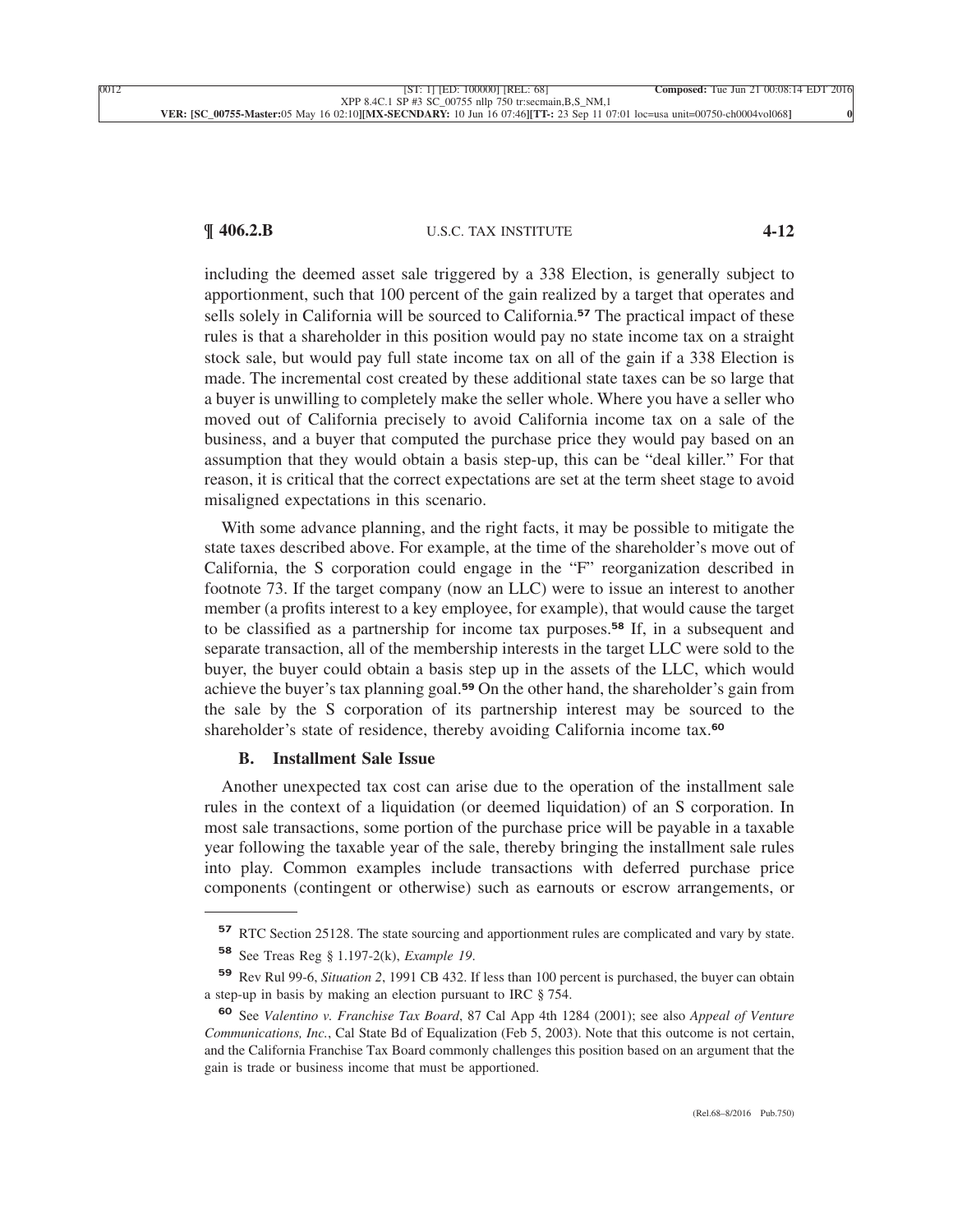### **4-13** ACQUISITION OF AN S CORPORATION **¶ 407**

transactions including seller financing where the seller agrees to accept a note from the [buyer as a portion of the consideration.](xpath-> core:para,  Default,  para-list,  style_01)

[In the normal application of the installment sale rules, the seller's basis would be](xpath-> core:para,  Default,  para-list,  style_01) [recovered over the term of the installment payments in a relatively straightforward](xpath-> core:para,  Default,  para-list,  style_01) [way such that the seller would only be taxed as of the closing date on the portion of](xpath-> core:para,  Default,  para-list,  style_01) [their gain attributable to the purchase price actually received in cash at that time.](xpath-> core:para,  Default,  para-list,  style_01) [Further, the installment sale rules contain a special rule that is intended to allow an S](xpath-> core:para,  Default,  para-list,  style_01) [corporation to liquidate and preserve that treatment.](xpath-> core:para,  Default,  para-list,  style_01)**<sup>61</sup>** Unfortunately, that rule is not [well coordinated with the rules governing liquidations of S corporations under IRC](xpath-> core:para,  Default,  para-list,  style_01) [Section 331. As a result, if, as is typical, the closing date consideration is comprised](xpath-> core:para,  Default,  para-list,  style_01) [of cash and an installment obligation, the selling shareholder is required to allocate](xpath-> core:para,  Default,  para-list,  style_01) [their stock basis between the cash and the installment obligation, causing the](xpath-> core:para,  Default,  para-list,  style_01) [shareholder to recognize immediate gain on receipt of the cash. The practical impact](xpath-> core:para,  Default,  para-list,  style_01) [of this is to accelerate some portion of the gain that would otherwise have been](xpath-> core:para,  Default,  para-list,  style_01) [deferred under the installment method, and the larger the installment obligation](xpath-> core:para,  Default,  para-list,  style_01) [relative to the cash, the larger this issue becomes.](xpath-> core:para,  Default,  para-list,  style_01)**<sup>62</sup>**

[This potential trap is avoided by ensuring that the S corporation does not hold any](xpath-> core:para,  Default,  para-list,  style_01) [cash at the time it liquidates. This can be a problem where, as is almost always the](xpath-> core:para,  Default,  para-list,  style_01) [case, a portion of the purchase price is to be paid in cash at the closing. The simplest](xpath-> core:para,  Default,  para-list,  style_01) [and most common solution to this problem is to have the portion of the purchase price](xpath-> core:para,  Default,  para-list,  style_01) [that was to be paid in cash at closing to instead be paid in the form of a short term note,](xpath-> core:para,  Default,  para-list,  style_01) [for example, one that is payable a day or two after the planned liquidation of the S](xpath-> core:para,  Default,  para-list,  style_01) [corporation. In this way, the S Corporation will hold only installment obligations at the](xpath-> core:para,  Default,  para-list,  style_01) [time of its liquidation and the acceleration triggered on a liquidating distribution of](xpath-> core:para,  Default,  para-list,  style_01) [cash will be avoided. This solves a tax problem but creates an economic problem](xpath-> core:para,  Default,  para-list,  style_01) [because seller is forced to give up ownership without getting any cash at closing.](xpath-> core:para,  Default,  para-list,  style_01)**<sup>63</sup>** The [LLC Transaction discussed below can help solve this tax problem without creating an](xpath-> core:para,  Default,  para-list,  style_01) [economic burden, by allowing the S corporation to remain in existence following the](xpath-> core:para,  Default,  para-list,  style_01) [asset sale.](xpath-> core:para,  Default,  para-list,  style_01)

#### **[¶ 407](xpath-> core:desig,  tr:secmain/core:desig,  desig_title,  style_02) [THE BUYER'S MOTIVATION](xpath-> core:title,  tr:secmain/core:title,  desig_title,  style_02)**

[The reason a buyer agrees to make the seller whole is because in a straight stock](xpath-> core:para,  Default,  para-list,  style_01) [purchase it would inherit the historic tax basis without a step-up.](xpath-> core:para,  Default,  para-list,  style_01)**<sup>64</sup>** Because of the

**<sup>61</sup>** [IRC § 453B\(h\).](xpath-> fn:para,  fn:footnote/fn:para,  footnote,  style_01)

**<sup>62</sup>** [Note, under the installment sale rules, a taxpayer is required to use the face amount of the obligation](xpath-> fn:para,  fn:footnote/fn:para,  footnote,  style_01) as the deemed price of the obligation. See Treas Reg  $\S$  15a.453-1(c)(2)(i).

**<sup>63</sup>** [It is possible to mitigate this credit risk issue by utilizing a stand by letter of credit. This must be](xpath-> fn:para,  fn:footnote/fn:para,  footnote,  style_01) [properly structured to qualify for installment reporting. See Treas Reg § 15a.453-1\(b\)\(3\)\(iii\).](xpath-> fn:para,  fn:footnote/fn:para,  footnote,  style_01)

**<sup>64</sup>** [Historic income tax methods also would carry over.](xpath-> fn:para,  fn:footnote/fn:para,  footnote,  style_01)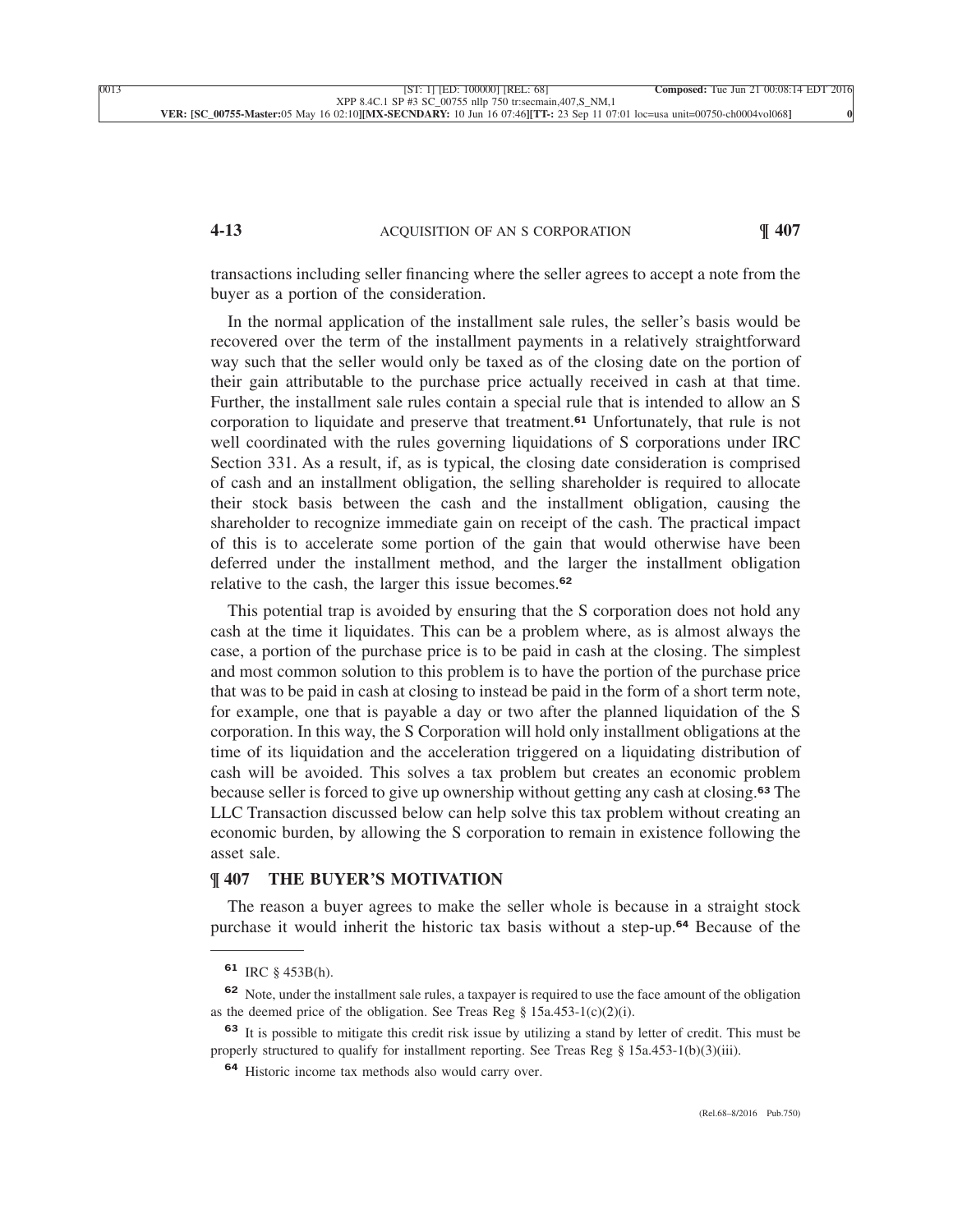## **¶ 408** U.S.C. TAX INSTITUTE **4-14**

deemed asset sale resulting from the 338 Election, the buyer may take the target's assets with an increased tax basis, which the buyer can amortize and depreciate over [time, helping to shield future income from tax.](xpath-> core:para,  Default,  para-list,  style_01)

[One barrier to the buyer's enjoyment of tax benefits is the "anti-churning" rule of](xpath-> core:para,  Default,  para-list,  style_01) IRC Section 197 $(f)(9)$ . When buying goodwill of a business that began before August [11, 1993, these rules can apply to prevent amortization of the basis in goodwill and](xpath-> core:para,  Default,  para-list,  style_01) [going concern value resulting from the purchase. The rules will apply if the business](xpath-> core:para,  Default,  para-list,  style_01) [began before August 11, 1993 and the seller is related to the buyer \(a 20 percent test,](xpath-> core:para,  Default,  para-list,  style_01) [which is applied both before and after the transaction\),](xpath-> core:para,  Default,  para-list,  style_01)<sup>65</sup> the seller continues to use the [intangible post-closing, or the buyer grants the right to use the intangible to the seller.](xpath-> core:para,  Default,  para-list,  style_01)**<sup>66</sup>** [Therefore, it is important for the unrelated buyer to buy 80 percent or more from the](xpath-> core:para,  Default,  para-list,  style_01) [seller if the business began before August 11, 1993. Because the relatedness test is](xpath-> core:para,  Default,  para-list,  style_01) [applied both before and after the transaction, careful attention must be paid to any](xpath-> core:para,  Default,  para-list,  style_01) [equity rollover that will result in target shareholders holding more than 20% of the](xpath-> core:para,  Default,  para-list,  style_01) [resulting entity. For businesses that began after August 10, 1993, the anti-churning](xpath-> core:para,  Default,  para-list,  style_01) [rules do not apply.](xpath-> core:para,  Default,  para-list,  style_01)

[Another important item the buyer should analyze and account for is the impact of](xpath-> core:para,  Default,  para-list,  style_01) [any deferred revenue or unearned revenue that exists on the date of acquisition. The](xpath-> core:para,  Default,  para-list,  style_01) [IRS has ruled that unearned revenue assumed by the buyer can cause gross income](xpath-> core:para,  Default,  para-list,  style_01) [post-closing.](xpath-> core:para,  Default,  para-list,  style_01)**<sup>67</sup>**

### **[¶ 408](xpath-> core:desig,  tr:secmain/core:desig,  desig_title,  style_02) [HOW TO USE LLCS TO ACHIEVE MORE TAX EFFICIENCY](xpath-> core:title,  tr:secmain/core:title,  desig_title,  style_02) [THAN A 338 ELECTION](xpath-> core:title,  tr:secmain/core:title,  desig_title,  style_02)**

[While the 338 Election can work well in some transactions, it does present many tax](xpath-> core:para,  Default,  para-list,  style_01) [inefficiencies. As discussed above, a sale of less than all of the stock triggers all the](xpath-> core:para,  Default,  para-list,  style_01) [gain \(e.g., in the example above, Joe sold only 80 percent of his stock, but recognized](xpath-> core:para,  Default,  para-list,  style_01) [100 percent of the built-in gain\). Also, Fund I is an ineligible shareholder under](xpath-> core:para,  Default,  para-list,  style_01) [Subchapter S, and Joe owns a second class of stock. As a result, the income and loss](xpath-> core:para,  Default,  para-list,  style_01) [from the business operations of Dynamics and the future appreciation of goodwill](xpath-> core:para,  Default,  para-list,  style_01) [takes place inside a C corporation and is subject to double taxation.](xpath-> core:para,  Default,  para-list,  style_01)

[Often, the use of an LLC can help achieve more tax efficiency than the use of a 338](xpath-> core:para,  Default,  para-list,  style_01) [Election. To explain the LLC Transaction using our facts above, Dynamics would form](xpath-> core:para,  Default,  para-list,  style_01) [an LLC and transfer all the business assets to the LLC \("New LLC"\). Then, Fund I](xpath-> core:para,  Default,  para-list,  style_01) [would buy 80 percent of New LLC units from Dynamics.](xpath-> core:para,  Default,  para-list,  style_01)

[The following is a diagram of the ownership after Fund I has bought the LLC units.](xpath-> core:para,  Default,  para-list,  style_01)

**<sup>65</sup>** [IRC § 197\(f\)\(9\)\(C\).](xpath-> fn:para,  fn:footnote/fn:para,  footnote,  style_01)

**<sup>66</sup>** [IRC § 197\(f\)\(9\)\(A\).](xpath-> fn:para,  fn:footnote/fn:para,  footnote,  style_01)

**<sup>67</sup>** [Rev Rul 71-450, 1971-2 CB 78. See also Rev Rul 76-520, 1976-2 CB 42;](xpath-> fn:para,  fn:footnote/fn:para,  footnote,  style_01) *James M. Pierce [Corporation.](xpath-> fn:para,  fn:footnote/fn:para,  footnote,  style_01)*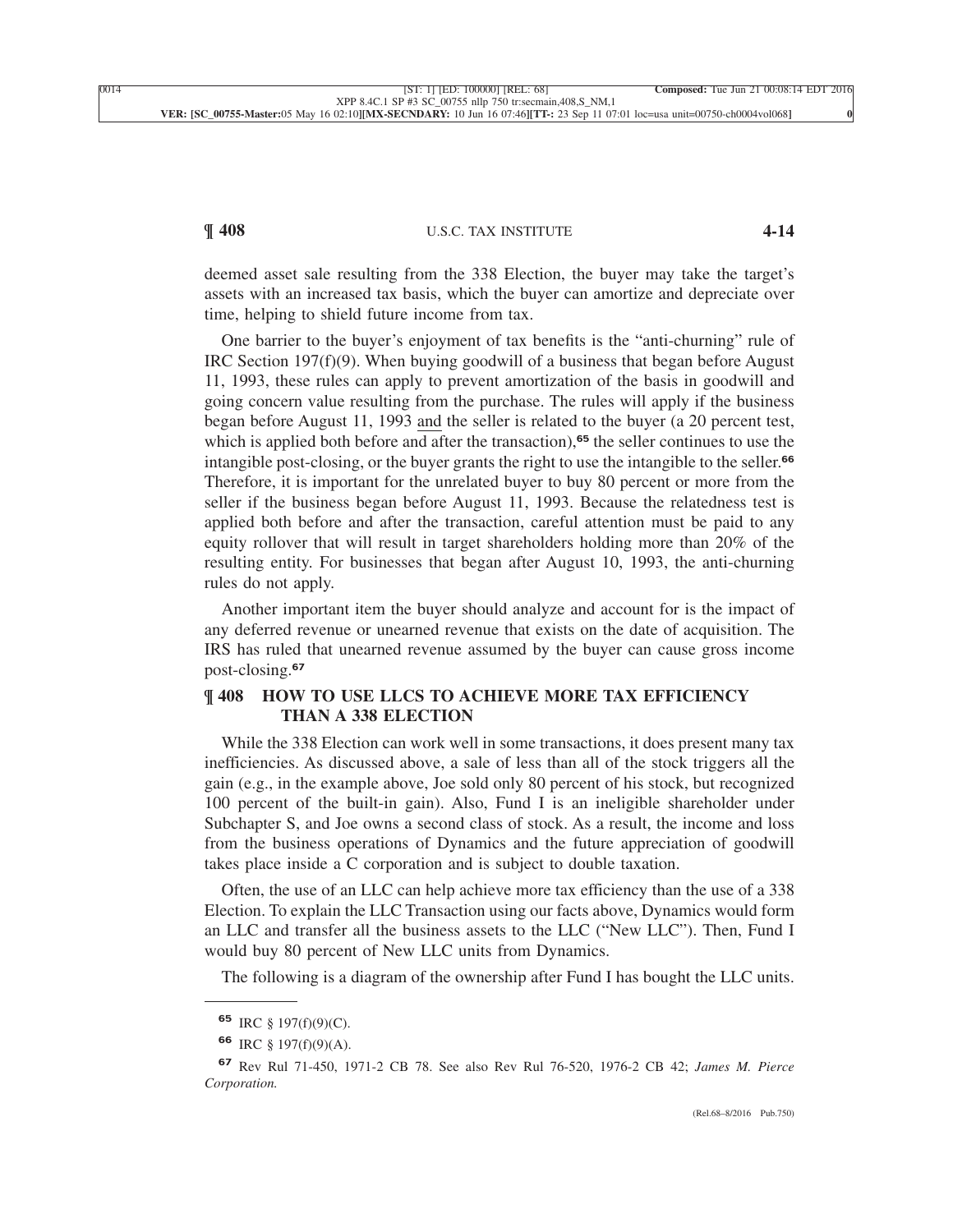

[The IRS has ruled on this transaction. Under the ruling, the purchase of the LLC](xpath-> core:para,  Default,  para-list,  style_01) [units by Fund I is, for income tax purposes, a series of fictional transactions. First,](xpath-> core:para,  Default,  para-list,  style_01) [Fund I bought 80 percent of each asset and assumed 80 percent of the liabilities of the](xpath-> core:para,  Default,  para-list,  style_01) [business. Then, Fund I and Dynamics formed New LLC and contributed their](xpath-> core:para,  Default,  para-list,  style_01) [proportional shares of assets and liabilities to New LLC in exchange for New LLC](xpath-> core:para,  Default,  para-list,  style_01) [units \(the "LLC Transaction"\).](xpath-> core:para,  Default,  para-list,  style_01)**<sup>68</sup>**

[There are some important differences in tax treatment between this LLC transaction](xpath-> core:para,  Default,  para-list,  style_01) [and the 338 Election:](xpath-> core:para,  Default,  para-list,  style_01)

[•](xpath-> core:enum,  core:listitem/core:enum,  para-list,  style_01) [The LLC Transaction triggers only 80 percent of the gain. The gain on the](xpath-> core:para,  core:listitem/core:para,  para-list,  style_01) [twenty percent undivided interest in assets contributed by Dynamics to New](xpath-> core:para,  core:listitem/core:para,  para-list,  style_01) LLC is likely tax deferred.**<sup>69</sup>** [However, this creates complexity post close](xpath-> core:para,  core:listitem/core:para,  para-list,  style_01)

**<sup>68</sup>** Rev Rul 99-5, *Situation 1*[, 1999-1 CB 434.](xpath-> fn:para,  fn:footnote/fn:para,  footnote,  style_01)

**<sup>69</sup>** [IRC § 721. However, one must analyze the debt allocation and the impact of the disguised sale](xpath-> fn:para,  fn:footnote/fn:para,  footnote,  style_01) [rules.](xpath-> fn:para,  fn:footnote/fn:para,  footnote,  style_01)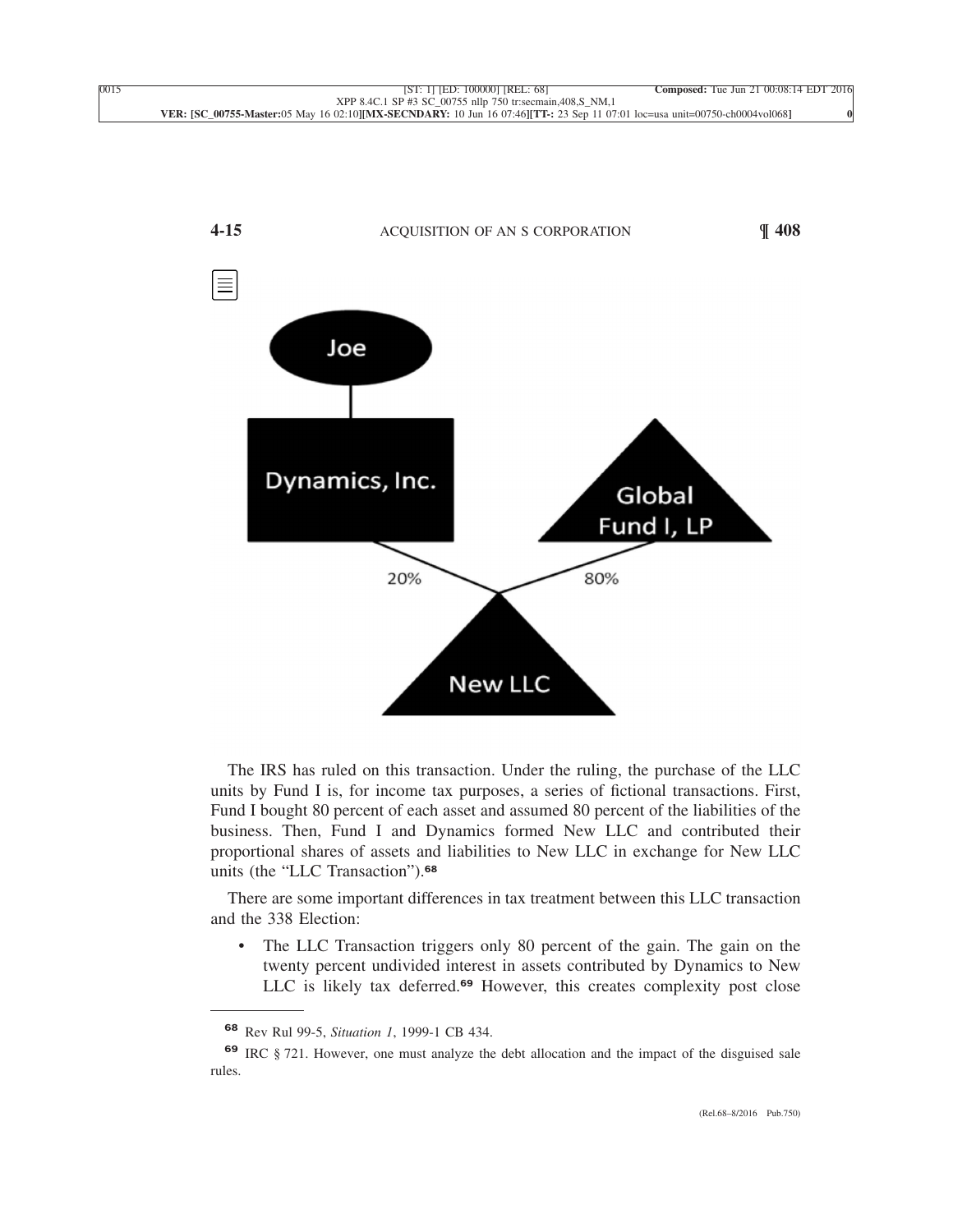# **¶ 408** U.S.C. TAX INSTITUTE **4-16**

because there is built-in gain on those assets. And, those assets are in a tax [partnership subject to Subchapter K.](xpath-> core:para,  core:listitem/core:para,  para-list,  style_01)**<sup>70</sup>**

- In the LLC Transaction, the business stays in a flow-through entity. There will [be just one tax layer imposed at the owner level. Also, the owners can offer a](xpath-> core:para,  core:listitem/core:para,  para-list,  style_01) [step-up in basis to a future buyer without incurring a second level of tax.](xpath-> core:para,  core:listitem/core:para,  para-list,  style_01)
- [•](xpath-> core:enum,  core:listitem/core:enum,  para-list,  style_01) [Certain historic income tax liabilities stay with the seller \(for example, built-in](xpath-> core:para,  core:listitem/core:para,  para-list,  style_01) [gain tax exposure, and state income tax exposure\).](xpath-> core:para,  core:listitem/core:para,  para-list,  style_01)**<sup>71</sup>** However, other liabilities [that attach to the business under general corporate laws do carry over to the](xpath-> core:para,  core:listitem/core:para,  para-list,  style_01) [buyer \(for example, environmental liability, product liability, payroll tax](xpath-> core:para,  core:listitem/core:para,  para-list,  style_01) [liability\).](xpath-> core:para,  core:listitem/core:para,  para-list,  style_01)**<sup>72</sup>**
- [•](xpath-> core:enum,  core:listitem/core:enum,  para-list,  style_01) [In the LLC Transaction, the buyer and seller do not have to make an election](xpath-> core:para,  core:listitem/core:para,  para-list,  style_01) [to get a step-up in basis for the assets, because the buyer bought them from the](xpath-> core:para,  core:listitem/core:para,  para-list,  style_01) [seller in a Revenue Ruling 99-5 fictional transaction. Importantly, buyer's](xpath-> core:para,  core:listitem/core:para,  para-list,  style_01) [step-up is not contingent on a valid S election.](xpath-> core:para,  core:listitem/core:para,  para-list,  style_01)

[The following are other issues to consider in the LLC Transaction.](xpath-> core:para,  Default,  para-list,  style_01)

- [•](xpath-> core:enum,  core:listitem/core:enum,  para-list,  style_01) [If transferring title or obtaining a new Federal ID number is a problem, the](xpath-> core:para,  core:listitem/core:para,  para-list,  style_01) [parties can use alternative structures.](xpath-> core:para,  core:listitem/core:para,  para-list,  style_01)**<sup>73</sup>**
- [•](xpath-> core:enum,  core:listitem/core:enum,  para-list,  style_01) [If Fund I has tax-exempt or foreign investors, those investors, or Fund I, could](xpath-> core:para,  core:listitem/core:para,  para-list,  style_01) [form a blocker corporation to buy the New LLC units.](xpath-> core:para,  core:listitem/core:para,  para-list,  style_01)
- [•](xpath-> core:enum,  core:listitem/core:enum,  para-list,  style_01) [If the goodwill existed before August 11, 1993 and the seller wants to keep](xpath-> core:para,  core:listitem/core:para,  para-list,  style_01) [more than 20 percent ownership, there are other arrangements under which the](xpath-> core:para,  core:listitem/core:para,  para-list,  style_01)

**<sup>70</sup>** [The choice of 704\(c\) method \(traditional, traditional with curative allocations, or remedial\) will](xpath-> fn:para,  fn:footnote/fn:para,  footnote,  style_01) [control how quickly the contributing partner recognizes the built-in-gain.](xpath-> fn:para,  fn:footnote/fn:para,  footnote,  style_01)

**<sup>71</sup>** [Note that PL 86-272 does protect sales solicitation for tangible goods; however it does not protect](xpath-> fn:para,  fn:footnote/fn:para,  footnote,  style_01) [sales solicitation of intangible goods. In our facts above, the traveling employees can create income tax](xpath-> fn:para,  fn:footnote/fn:para,  footnote,  style_01) [nexus in other states. This would present an income tax liability, which would stay with the seller because](xpath-> fn:para,  fn:footnote/fn:para,  footnote,  style_01) [the S corporation would continue to be the taxpayer for federal and state income tax purposes even after](xpath-> fn:para,  fn:footnote/fn:para,  footnote,  style_01) [the disposition of the LLC. Note that in the "F" reorganization/conversion structure discussed in](xpath-> fn:para,  fn:footnote/fn:para,  footnote,  style_01) *footnote 73*[, all historic tax liabilities would transfer to the buyer because the target as a legal entity would be the](xpath-> fn:para,  fn:footnote/fn:para,  footnote,  style_01) [historic taxpayer. See CCA 200840001.](xpath-> fn:para,  fn:footnote/fn:para,  footnote,  style_01)

**<sup>72</sup>** [In a consolidated group, the joint and several liability of Treas Reg § 1.1502-6 also carries over.](xpath-> fn:para,  fn:footnote/fn:para,  footnote,  style_01)

**<sup>73</sup>** [As an example, Joe can form a new corporation \("Newco Inc"\). Next, Joe will transfer all the](xpath-> fn:para,  fn:footnote/fn:para,  footnote,  style_01) [Dynamics stock to Newco Inc and immediately convert Dynamics to a state law limited liability company](xpath-> fn:para,  fn:footnote/fn:para,  footnote,  style_01) [using a Certificate of Conversion \("Dynamics LLC"\). This likely qualifies as a reorganization under IRC](xpath-> fn:para,  fn:footnote/fn:para,  footnote,  style_01) [§ 368\(a\)\(1\)\(F\). The S corporation election carries over to Newco Inc. Rev Rul 64-250, 1964-2 CB 333.](xpath-> fn:para,  fn:footnote/fn:para,  footnote,  style_01) [The Employer Identification Number carries over to Dynamics LLC. Rev Rul 2008-18, 2008-13 IRB 674.](xpath-> fn:para,  fn:footnote/fn:para,  footnote,  style_01) [See also, Rev Rul 2004-59, 2004-24 IRB 1050; and Treas Reg § 301.7701-3.](xpath-> fn:para,  fn:footnote/fn:para,  footnote,  style_01)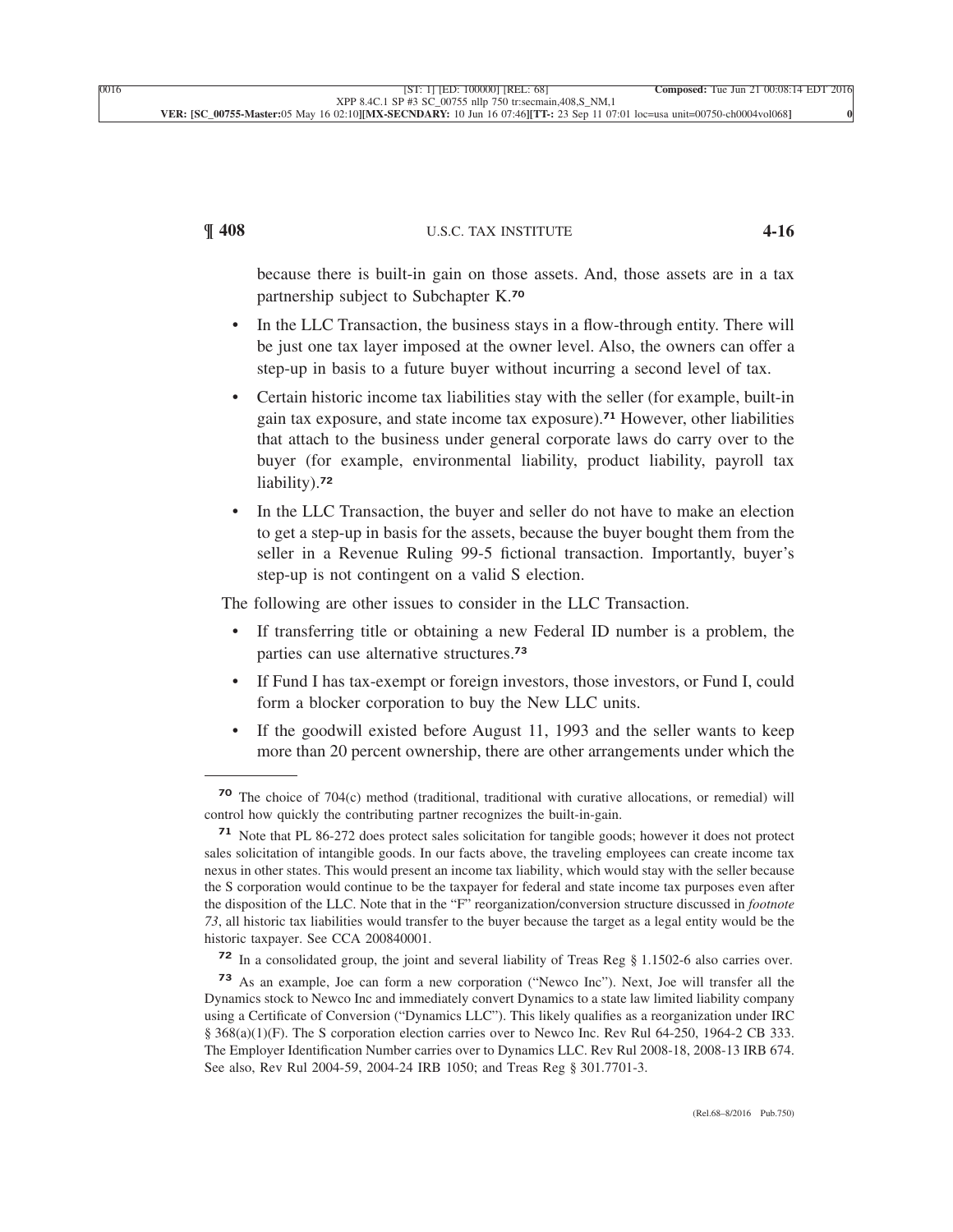# **4-17** ACQUISITION OF AN S CORPORATION **¶ 408**

[buyer can amortize the basis of the intangibles it bought.](xpath-> core:para,  core:listitem/core:para,  para-list,  style_01)**<sup>74</sup>**

- [•](xpath-> core:enum,  core:listitem/core:enum,  para-list,  style_01) [Assets that are required to be removed from the company before the sale can](xpath-> core:para,  core:listitem/core:para,  para-list,  style_01) [be transferred from New LLC to Dynamics, Inc. in a tax efficient manner.](xpath-> core:para,  core:listitem/core:para,  para-list,  style_01)
- [•](xpath-> core:enum,  core:listitem/core:enum,  para-list,  style_01) [The sale of LLC units is treated as an asset sale that can qualify as a tax](xpath-> core:para,  core:listitem/core:para,  para-list,  style_01) [deferred like-kind exchange pursuant to IRC Section 1031 assuming the seller](xpath-> core:para,  core:listitem/core:para,  para-list,  style_01) [can replace the sold property with like-kind property in a timely manner.](xpath-> core:para,  core:listitem/core:para,  para-list,  style_01)**<sup>75</sup>**
- [•](xpath-> core:enum,  core:listitem/core:enum,  para-list,  style_01) [The parties can form a holding company LLC above New LLC to offer](xpath-> core:para,  core:listitem/core:para,  para-list,  style_01) [flexibility for future acquisitions.](xpath-> core:para,  core:listitem/core:para,  para-list,  style_01)
- If the seller has a high outside basis in the S corporation, he should consider [dissolving the corporation in the same tax year, although this would trigger the](xpath-> core:para,  core:listitem/core:para,  para-list,  style_01) [built-in gain in any "rollover" equity received.](xpath-> core:para,  core:listitem/core:para,  para-list,  style_01)
- The flow-through nature of the LLC means the owners will have added tax [filing responsibilities. They will have to file returns and pay taxes in each](xpath-> core:para,  core:listitem/core:para,  para-list,  style_01) [jurisdiction the LLC does business, unless composite returns are available.](xpath-> core:para,  core:listitem/core:para,  para-list,  style_01)
- [•](xpath-> core:enum,  core:listitem/core:enum,  para-list,  style_01) [Provided there is proper documentation of a valid business purpose for the](xpath-> core:para,  core:listitem/core:para,  para-list,  style_01) [transaction, there would not be any California sales or use tax.](xpath-> core:para,  core:listitem/core:para,  para-list,  style_01)**<sup>76</sup>**
- The seller in this transaction is Dynamics, Inc., an S corporation. Therefore, the [sale should qualify for installment reporting and because there is no liquida](xpath-> core:para,  core:listitem/core:para,  para-list,  style_01)[tion, there is no gain acceleration. The S corporation continues to file returns](xpath-> core:para,  core:listitem/core:para,  para-list,  style_01) [and can liquidate once all the sale proceeds are collected and reported. In other](xpath-> core:para,  core:listitem/core:para,  para-list,  style_01) [words, the timing of the final return can be controlled by seller.](xpath-> core:para,  core:listitem/core:para,  para-list,  style_01)



[The LLC Transaction does not do away with the need for a gross-up payment to the](xpath-> core:para,  Default,  para-list,  style_01)